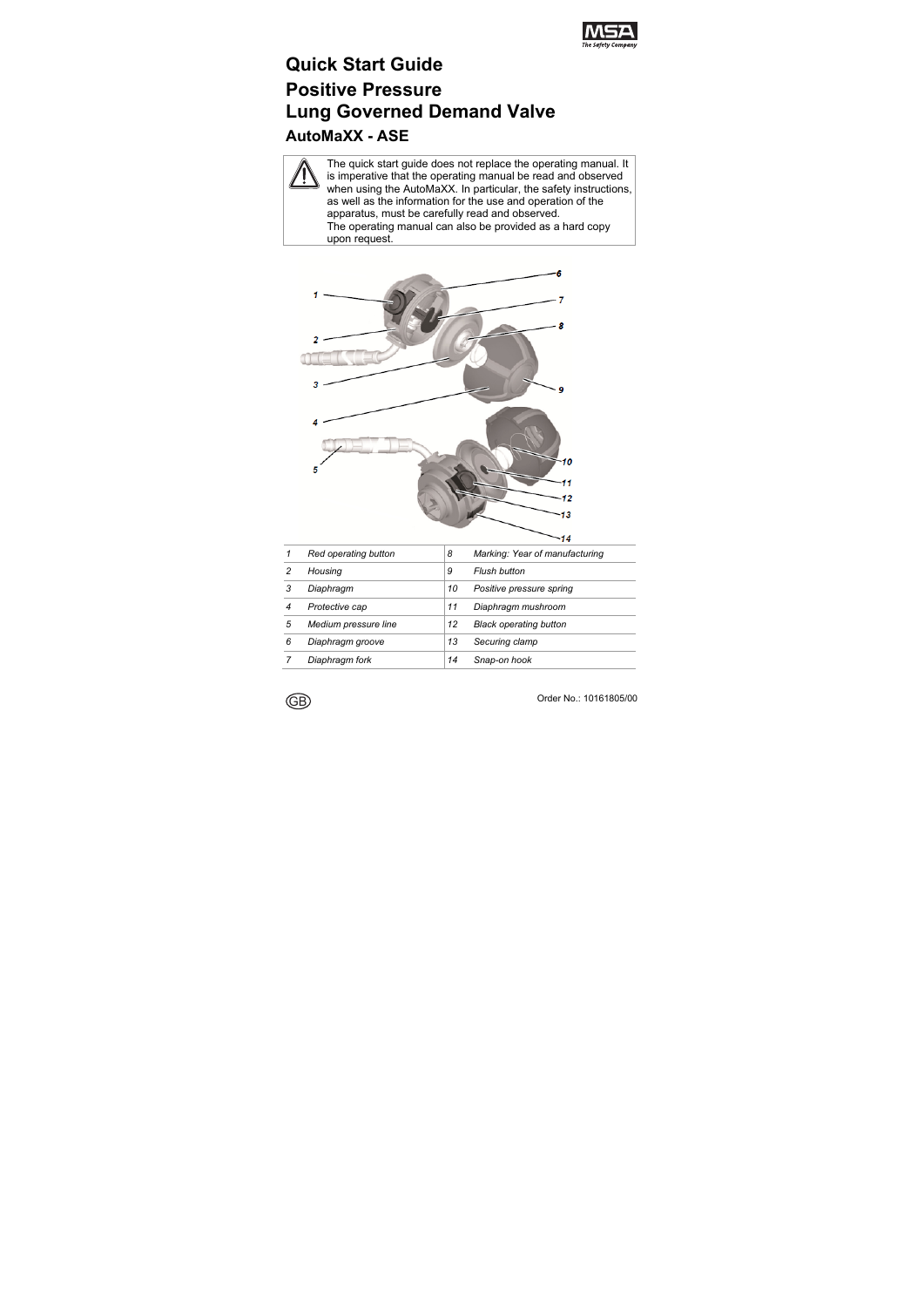

# **Preparing the device**

Switching off the device

 Before connecting the device to medium pressure, in order to prevent accidental air delivery, push the operating button to switch off the AutoMaXX.

#### **Connecting the AutoMaXX**

(1) Press in securing clamp with a screw driver.



- *1 Securing clamp*
- (2) Mask-hood:

Insert AutoMaXX into the handwheel connector or the handwheel of the PremAire Mask-Hood until it distinctly snaps into place.

Full face mask:

Screw AutoMaXX with handwheel into the full face mask..

(3) Don mask-hood/full face mask and carry out leak test (see operating manual for PremAire Escape.).

#### **Putting the AutoMaXX into operation**

To activate, inhale once forcefully or push flush button.

#### **Switching off the AutoMaXX**

To switch off, push operating button until stopper.

#### **Removing the AutoMaXX**

- (1) Switch off AutoMaXX-ASE by pushing the red operating button.
- (2) Unscrew handwheel and separate AutoMaXX from the mask-hood/full face mask.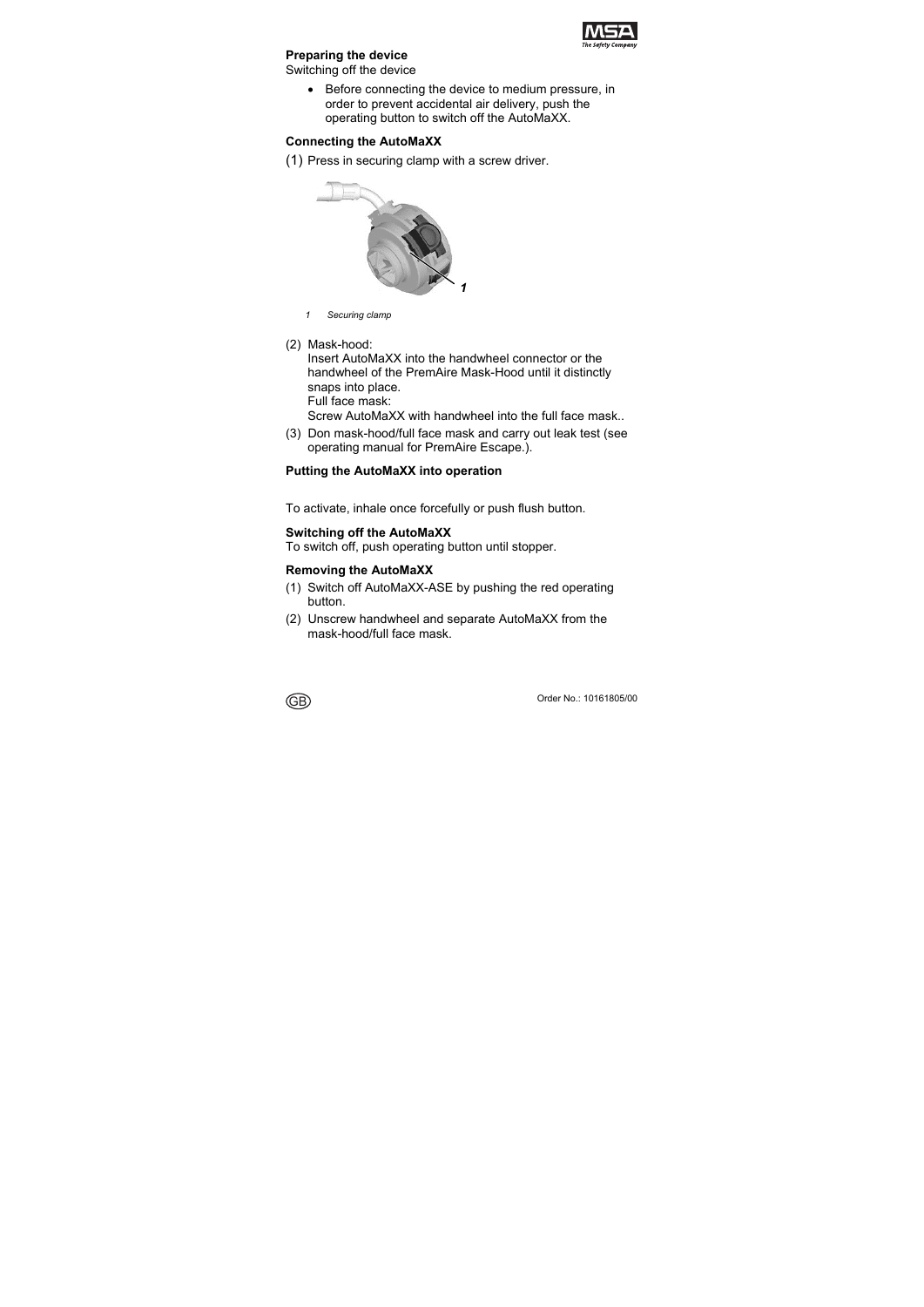

# **Kurzanleitung Überdruck-Lungenautomat AutoMaXX - ASE**

Die Kurzanleitung ist kein Ersatz für die Gebrauchsanleitung. Die Gebrauchsanleitung ist für die Nutzung des AutoMaXX unbedingt zu lesen und zu beachten. Insbesondere die darin enthaltenen Sicherheitshinweise und Voraussetzungen für den Einsatz und Gebrauch von Atemschutzgeräten müssen aufmerksam gelesen und beachtet werden. Die Gebrauchsanleitung kann auf Wunsch auch in Papierform

zur Verfügung gestellt werden.



|   | Roter Bedienknopf  | 8  | Kennzeichnung: Herstellungsjahr |
|---|--------------------|----|---------------------------------|
| 2 | Gehäuse            | 9  | Spülknopf                       |
| 3 | Membran            | 10 | Überdruckfeder                  |
| 4 | Schutzkappe        | 11 | Membranpilz                     |
| 5 | Mitteldruckleitung | 12 | Schwarzer Bedienknopf           |
| 6 | Membrannut         | 13 | Sicherungsklemme                |
|   | Membrangabel       | 14 | Schnapphaken                    |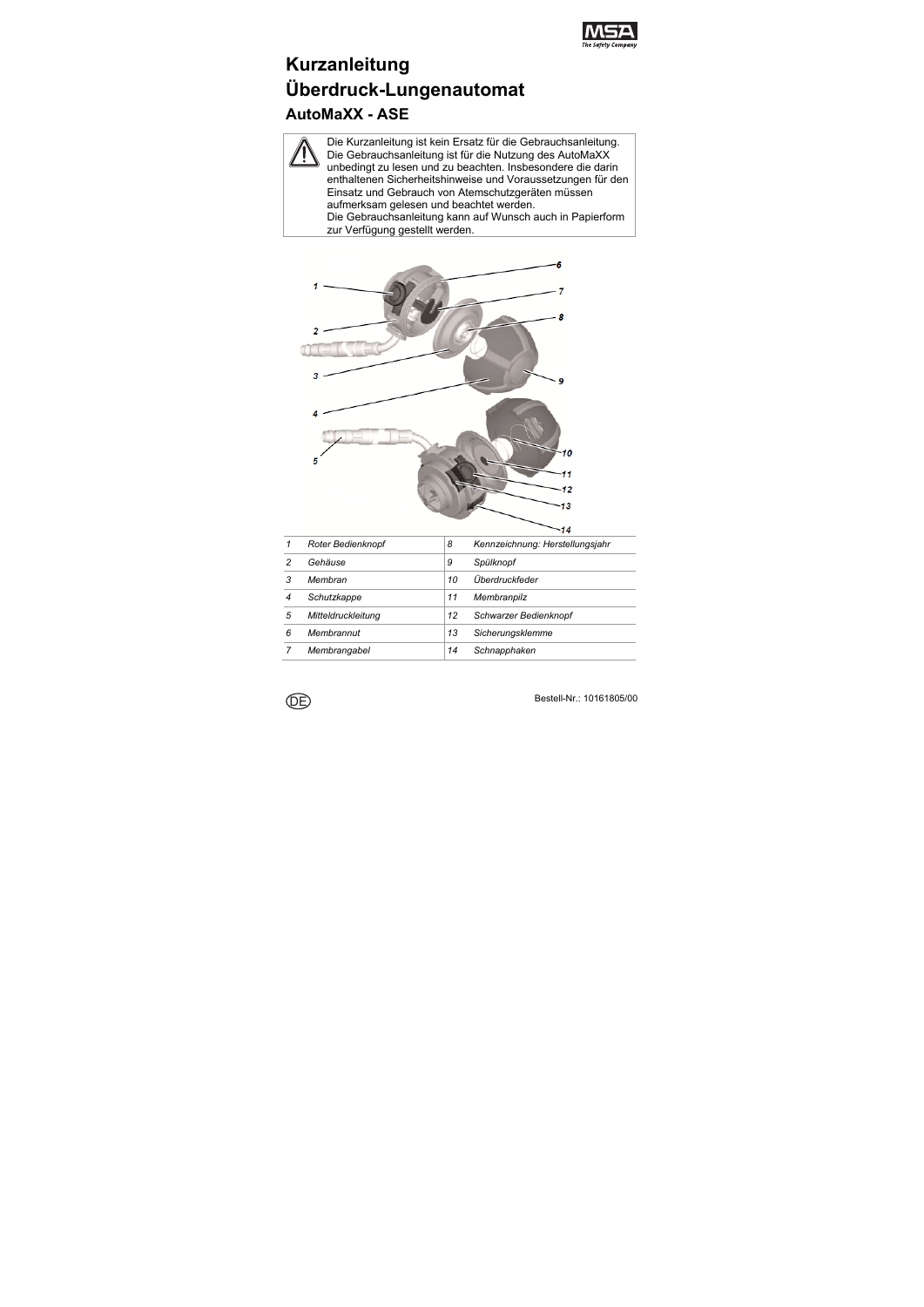

### **Vorbereitung des Geräts**

Ausschalten des Geräts

 Vor dem Anschließen des Geräts an den Mitteldruck drücken Sie zum Vorbeugen vor unbeabsichtigter Luftabgabe den Bedienknopf, um den AutoMaXX abzuschalten.

### **Anschließen des AutoMaXX**

(1) Drücken Sie die Sicherungsklemme mit einem Schraubendreher ein.



- *1 Sicherungsklemme*
- (2) Maskenhaube:

Stecken Sie den AutoMaXX in den Handradanschluss oder in das Handrad der PremAire Mask-Hood ein, bis er spürbar einrastet.

Vollmaske:

Schrauben Sie den AutoMaXX mit dem Handrad in die Vollmaske.

(3) Legen Sie die Maskenhaube / Vollmaske an und führen Sie die Dichtprüfung durch (Siehe Gebrauchsanleitung für PremAire Escape).

#### **Inbetriebnahme des AutoMaXX**

Atmen Sie zum Aktivieren einmal kräftig ein oder drücken Sie auf den Spülknopf.

#### **AutoMaXX ausschalten**

Zum Ausschalten drücken Sie bis zum Anschlag auf den Bedienknopf.

#### **Entfernen des AutoMaXX**

- (1) Schalten Sie den AutoMaXX-AE durch Drücken des roten Bedienknopfs aus.
- (2) Schrauben Sie das Handrad ab und trennen Sie den AutoMaXX von der Maskenhaube / Vollmaske.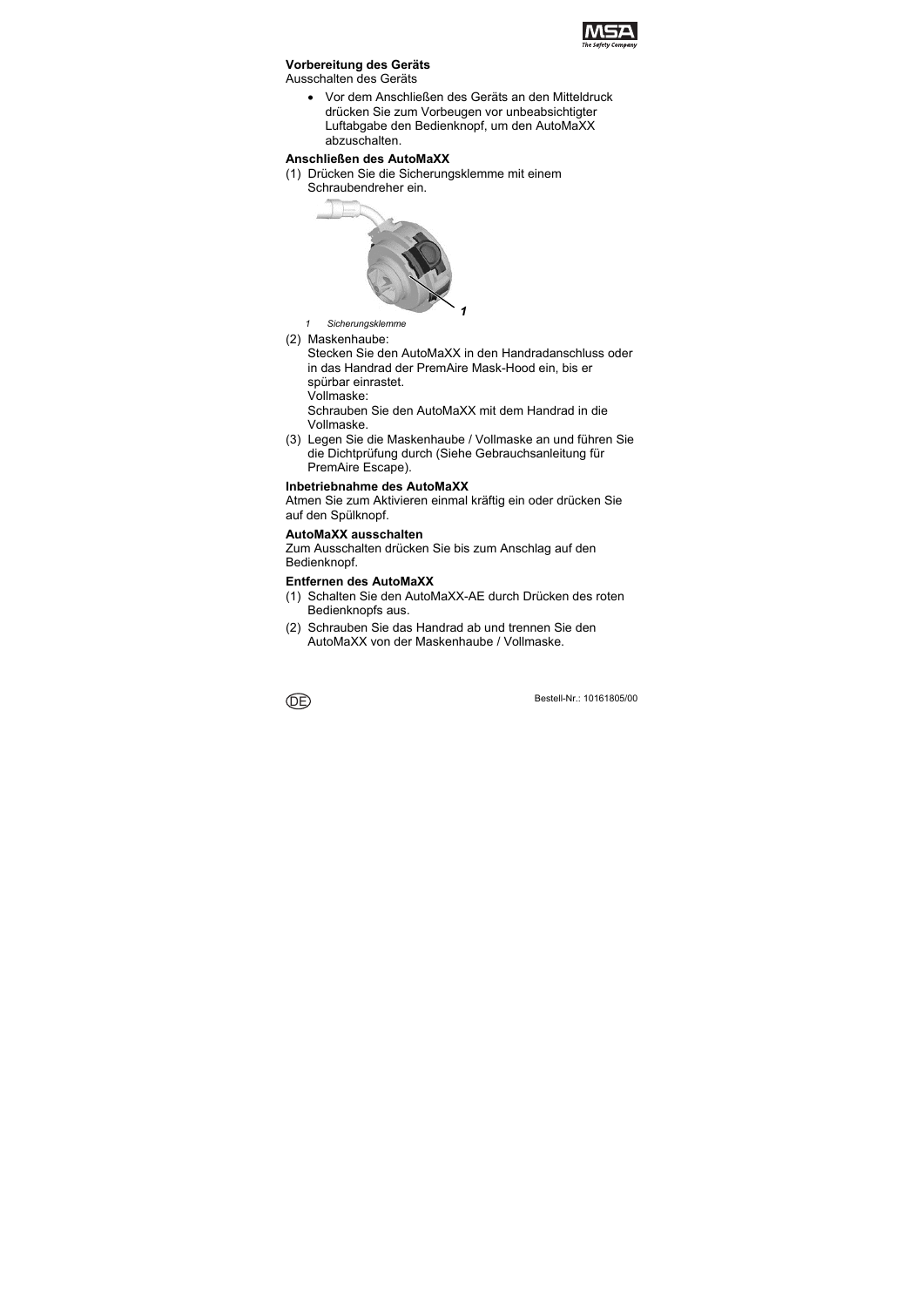

# **Guia Rápido Válvula de demanda de pressão positiva**

# **AutoMaXX - ASE**

O guia rápido não substitui o manual de operação. É indispensável que o manual de utilização seja lido e respeitado ao utilizar o AutoMaXX. Em particular, as instruções de segurança, assim como as informações para a utilização e funcionamento do aparelho, têm que ser cuidadosamente lidas e respeitadas.

Quando solicitado, o manual de operação pode também ser fornecido em papel.



|   |                                 |    | -                            |
|---|---------------------------------|----|------------------------------|
|   | Botão de funcionamento vermelho | 8  | Marcação: Ano de fabricação  |
| 2 | Invólucro                       | 9  | Botão de descarga            |
|   | Diafragma                       | 10 | Mola de pressão positiva     |
| 4 | Tampa protetora                 | 11 | Tampa do diafragma           |
| 5 | Tubo de média pressão           | 12 | Botão de funcionamento preto |
| 6 | Ranhura do diafragma            | 13 | Grampo de segurança          |
|   | Garfo do diafragma              | 14 | Mosauetão                    |

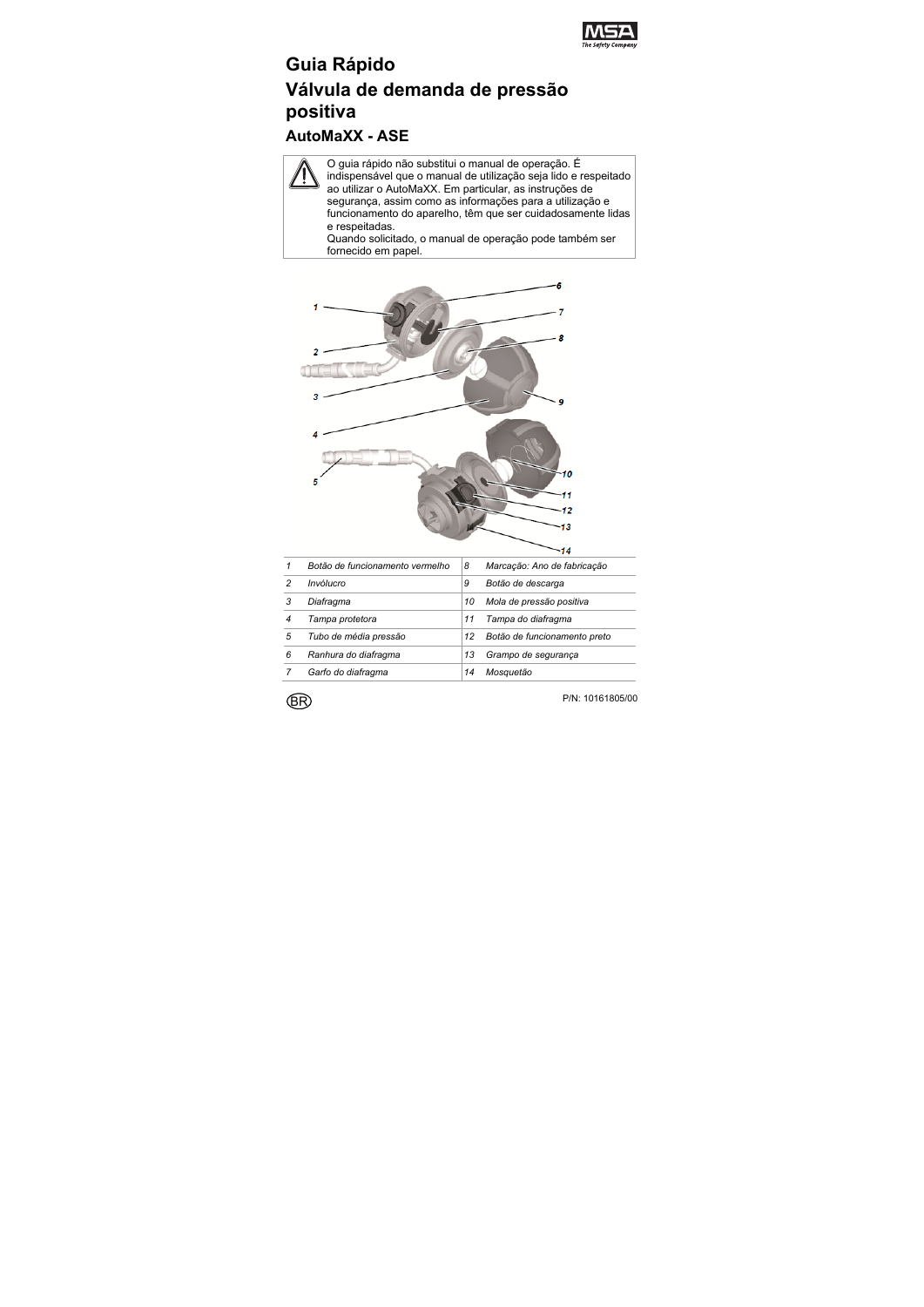

### **Preparação do dispositivo**

Desligar o dispositivo

 Antes de ligar o dispositivo para uma pressão média, de modo a evitar saídas acidentais de ar, apertar o botão de funcionamento para desligar o AutoMaXX.

#### **Conectar o AutoMaXX**

(1) Aperte o grampo de segurança com uma chave de fenda.



- *1 Grampo de segurança*
- (2) Máscara com capuz:

Introduza o AutoMaXX no conector de manopla ou na manopla da máscara com capuz PremAire até que ele se encaixe claramente.

Máscara facial inteira:

Atarraxe o AutoMaXX com a manopla na máscara facial inteira.

(3) Coloque a máscara com capuz/máscara facial inteira e realize um teste de vedação (consulte o manual de operação para o PremAire Escape).

#### **Colocação do AutoMaXX em operação**

Para ativar, inalar uma vez energicamente ou apertar o botão de descarga.

#### **Desligar o AutoMaXX**

Para desligar, aperte o botão de funcionamento até o limitador.

### **Retirar o AutoMaXX**

- (1) Desligar o AutoMaXX-ASE apertando o botão de funcionamento vermelho.
- (2) Desatarraxar a manopla e separar o AutoMaXX da máscara com capuz/máscara facial inteira.

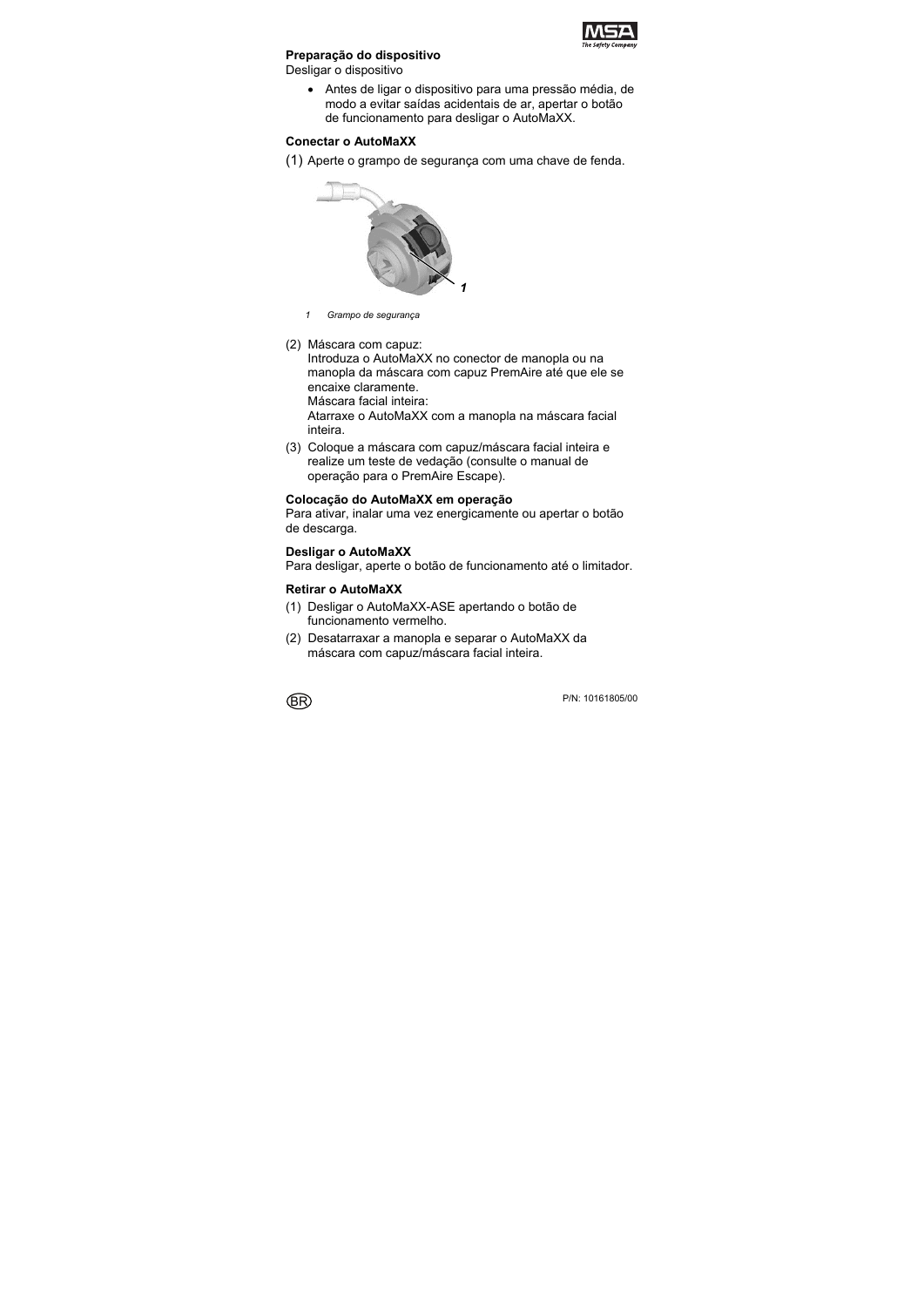

# 快速入门指南 正压型肺控供气阀

# **AutoMaXX - ASE**



快速入门指南不能替代操作手册。在使用 AutoMaXX 时, 必须仔细阅读并遵守操作手册。尤其要仔细阅读安全说明以及仪 器的使用和操作信息,并严格遵守相关规定。 如有需要, MSA 还能提供硬拷贝操作手册。



| $\mathcal I$   | 红色操作按钮 | 8  | 标志:制造年份 |
|----------------|--------|----|---------|
| $\overline{c}$ | 外壳     | 9  | 急流按钮    |
| 3              | 膜片     | 10 | 正压弹簧    |
| $\overline{4}$ | 保护罩    | 11 | 膜片伞     |
| 5              | 中压管线   | 12 | 黑色操作按钮  |
| 6              | 膜片凹槽   | 13 | 固定夹钳    |
| 7              | 膜片叉    | 14 | 搭锁钩     |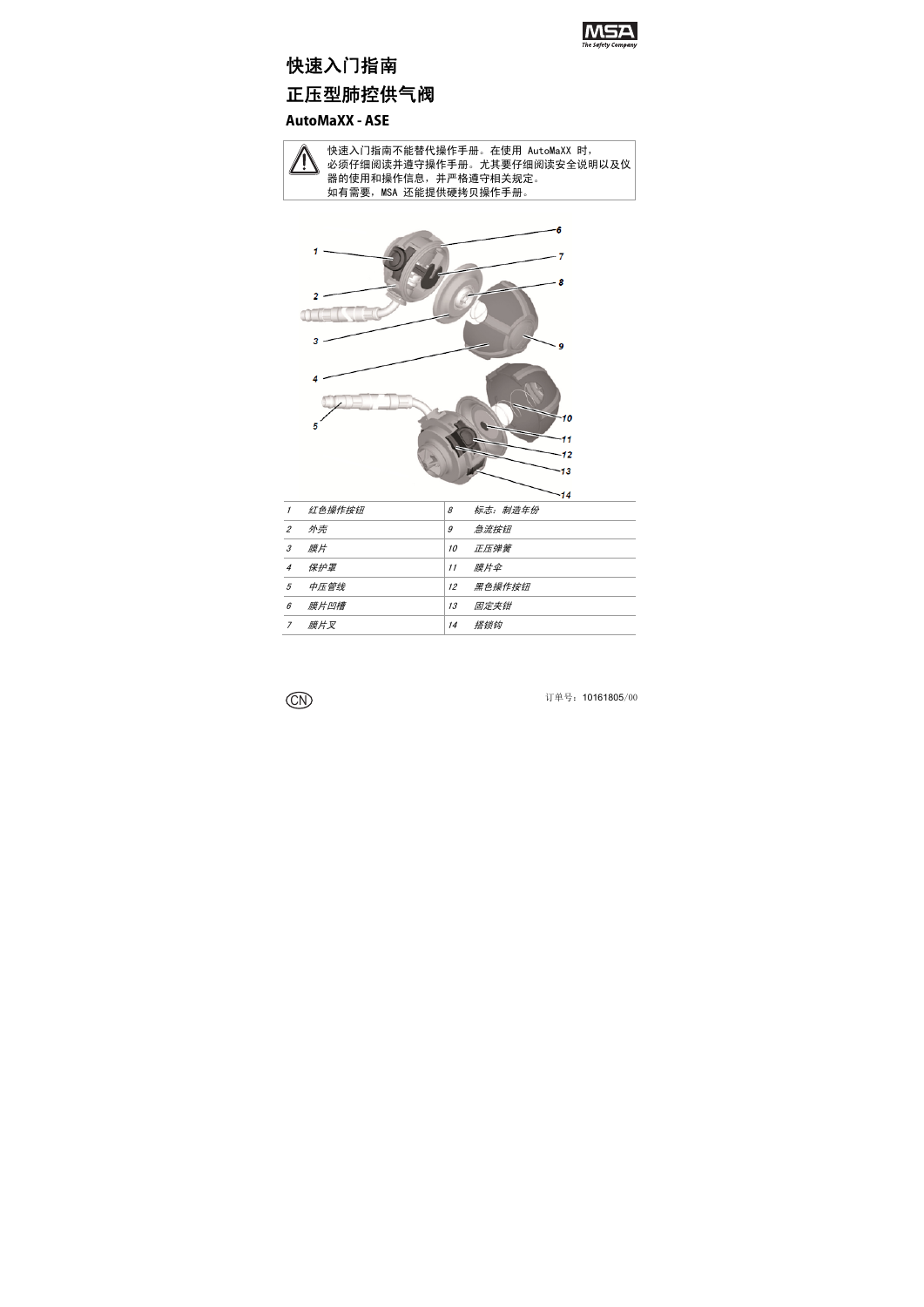

## 准备设备

关闭设备

 将设备连接到中压前,为防止意外送气,请推动操作按钮 以关闭 AutoMaXX。

#### 连接 AutoMaXX

(1) 使用螺丝刀按固定夹钳。



- 1 固定夹钳
- (2) 面罩-头罩:

将 AutoMaXX 插入 PremAire Mask-Hood 的手轮连接器或手轮,直到完全卡定到位。 全面罩: 用手轮将 AutoMaXX 拧入全面罩。

(3) 戴上面罩-头罩/全面罩并执行气密性测试(请参阅 PremAire Escape 的操作手册)。

#### 让 AutoMaXX 投入工作

为进行激活,可猛吸一口气或按下急流按钮。

#### 关闭 AutoMaXX

要关闭,请推动红色的操作按钮到停止销。

#### 取下 AutoMaXX

- (1) 要关闭 AutoMaXX-ASE,请推动红色的操作按钮。
- (2) 拧松手轮并将 AutoMaXX 和面罩-头罩/全面罩完全分开。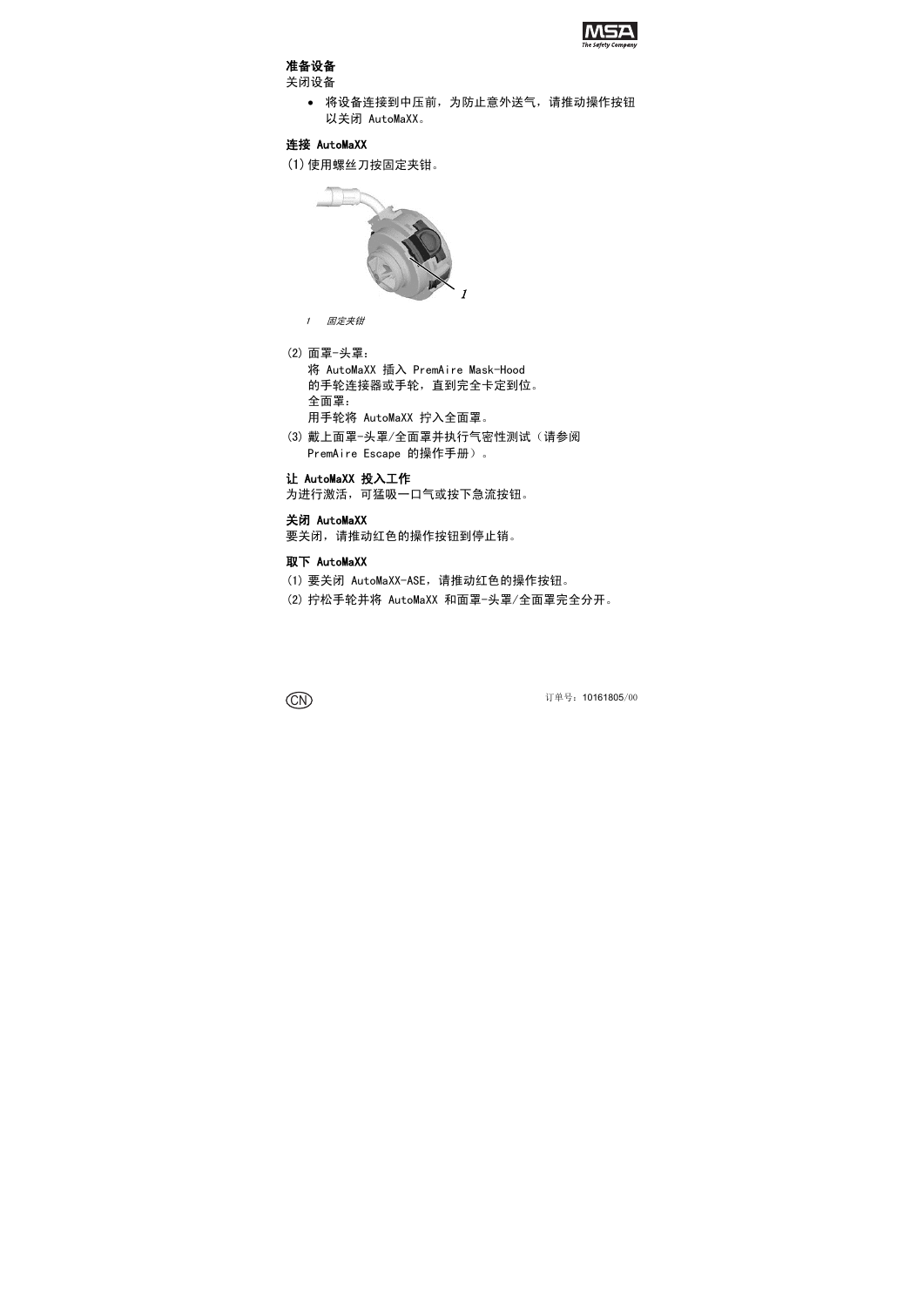

# **Stručný návod k použití Přetlaková plicní automatika AutoMaXX - ASE**

Tento stručný návod k použití nenahrazuje návod k použití. Před použitím automatiky AutoMaXX si musíte přečíst a posléze dodržovat návod k použití. Zvláště pečlivě si musíte přečíst a dodržovat bezpečnostní pokyny, stejně jako informace o použití a ovládání zařízení. Návod k použití lze na požádání poskytnout také v tištěné podobě.



|   | Červené ovládací tlačítko | 8  | Značení: Rok výroby     |
|---|---------------------------|----|-------------------------|
| 2 | Kryt                      | 9  | Tlačítko proplachu      |
| 3 | Membrána                  | 10 | Přetlaková pružina      |
|   | Kryt                      | 11 | Hříbek membrány         |
| 5 | Středotlaké vedení        | 12 | Černé ovládací tlačítko |
| 6 | Drážka pro membránu       | 13 | Pojistná spona          |
|   | Vidlice pro membránu      | 14 | Zavírací háček          |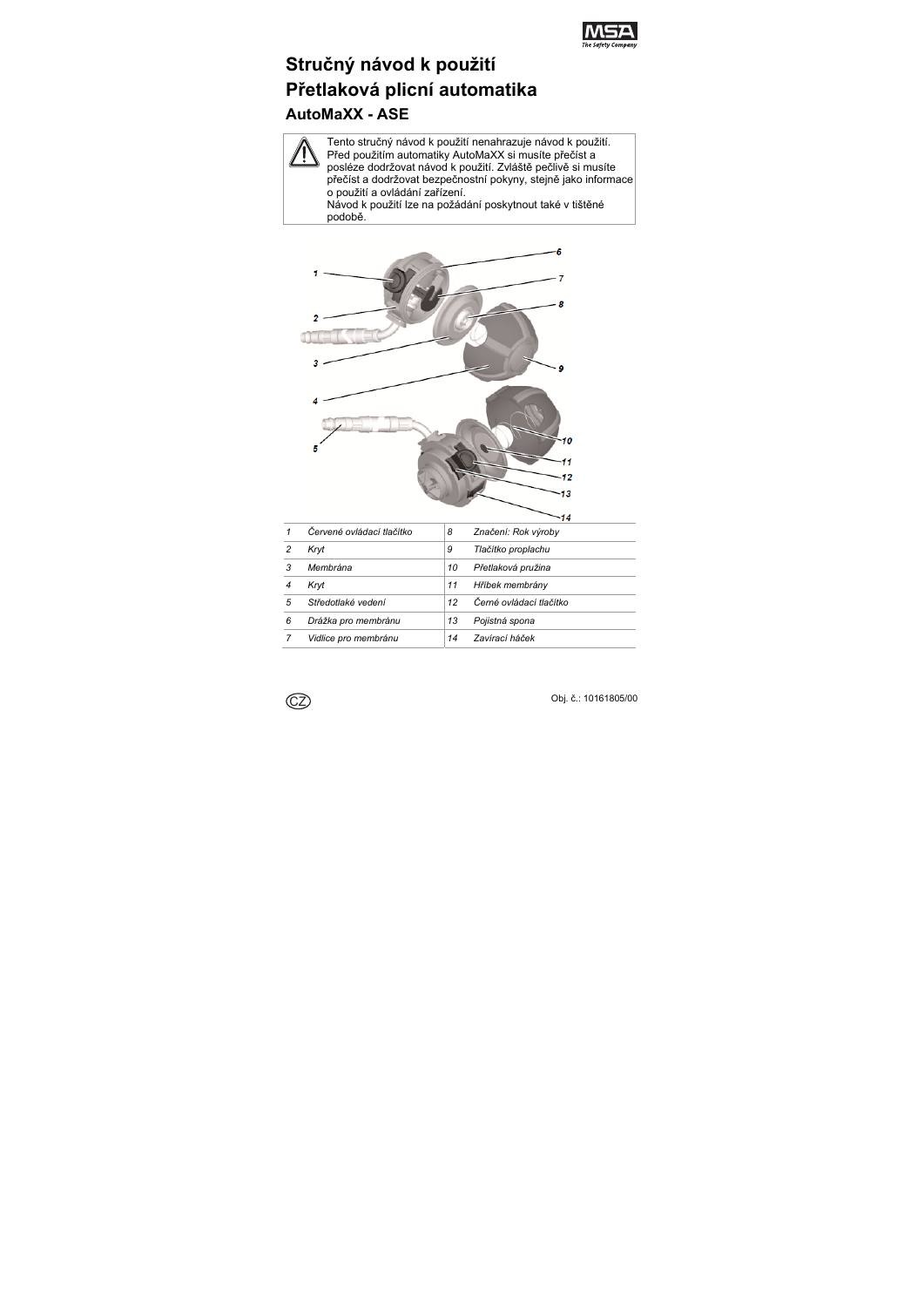

#### **Příprava zařízení**

Vypnutí zařízení

 Před připojením zařízení na střední tlak vypněte AutoMaXX stisknutím červeného ovládacího tlačítka, aby se zabránilo nechtěné dodávce vzduchu.

### **Připojení automatiky AutoMaXX**

(1) Zamáčkněte šroubovákem pojistnou sponu dovnitř.



- *1 Pojistná spona*
- (2) Maska s kuklou:

Zasuňte automatiku AutoMaXX do konektoru s ručním kolečkem nebo do kolečka masky s kuklou PremAire Mask-Hood až na doraz.

Celoobličejová maska:

Našroubujte automatiku AutoMaXX s ručním kolečkem na celoobličejovou masku.

(3) Nasaďte si masku s kuklou nebo celoobličejovou masku a proveďte test těsnosti (viz návod k použití PremAire Escape).

### **Uvedení automatiky AutoMaXX do provozu**

Aktivujte plicní automatiku silným nadechnutím nebo stisknutím tlačítka proplachu.

### **Vypnutí automatiky AutoMaXX**

Vypnutí proveďte stisknutím červeného ovládacího tlačítka až na doraz.

### **Odpojení automatiky AutoMaXX**

- (1) Vypněte automatiku AutoMaXX-ASE stisknutím červeného ovládacího tlačítka.
- (2) Odšroubujte ruční kolečko a odpojte automatiku AutoMaXX od masky s kuklou nebo celoobličejové masky.

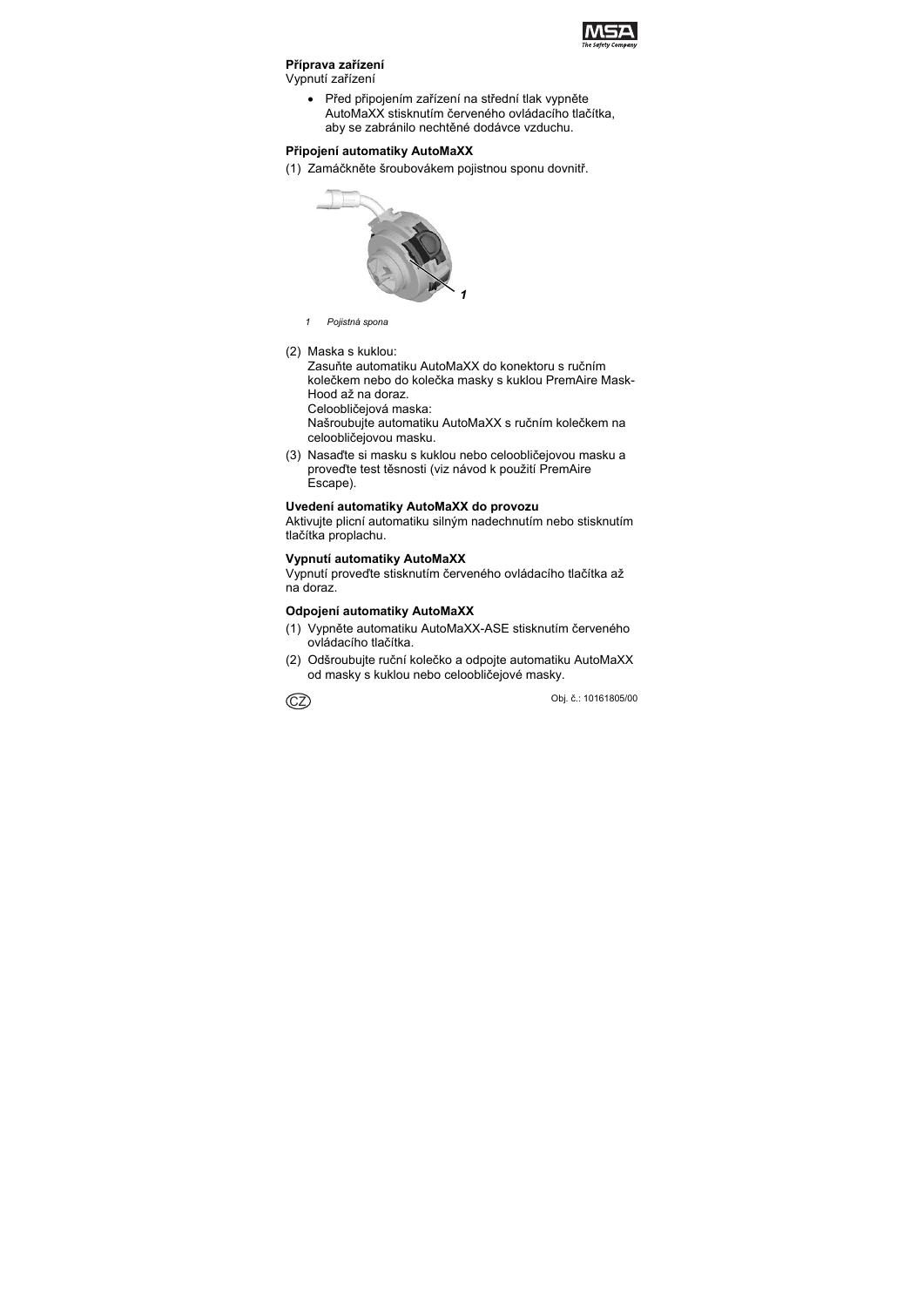

# **Kort instruktionsvejledning Lungeautomat med overtryk AutoMaXX - ASE**

Den korte instruktionsvejledning erstatter ikke brugervejledningen. Det er absolut nødvendigt, at brugervejledningen læses og overholdes under anvendelse af AutoMaXX. Man skal være specielt opmærksom på sikkerhedsvejledningerne, samt oplysningerne vedr. apparatets anvendelse og drift. På anmodning fremsender vi gerne brugervejledningen i papirform.



|   | Rød afbryderknap  | 8  | Mærkning: Produktionsår |
|---|-------------------|----|-------------------------|
|   | Hus               | 9  | Udsugningsknap          |
| 3 | Membran           | 10 | Overtryksfjeder         |
|   | Beskyttelseshætte | 11 | Membransvamp            |
| 5 | Mellem-trykslange | 12 | Sort afbryderknap       |
| 6 | Membranfordybning | 13 | Fastgørelsesklemme      |
|   | Membrangaffel     | 14 | Fiederkroa              |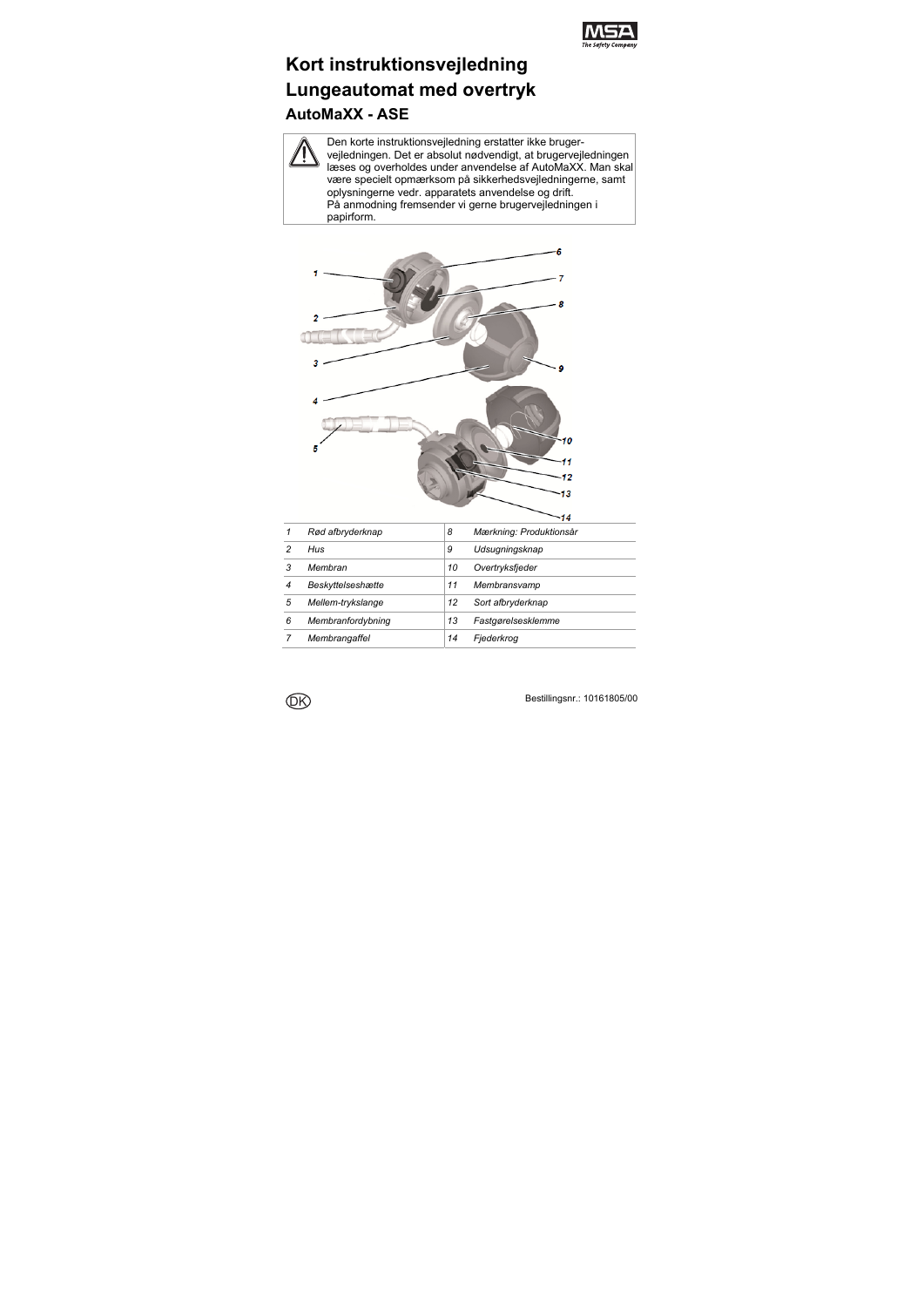

### **Klargøring af enheden**

Sluk enheden

 For at undgå at der ved en fejl kommer luft ind, skal man før tilslutning af enheden til mellemtryk slukke for AutoMaXX på afbryderknappen.

## **Tilslutning af AutoMaXX**

(1) Tryk fastgørelsesklemmen ind med en skruetrækker.



- *1 Fastgørelsesklemme*
- (2) Hættemaske:

Indsæt AutoMaXX i håndhjulskoblingen eller håndhjulet på PremAire hættemasken indtil den tydeligt klikker på plads. Helmaske:

Skru AutoMaXX med håndhjulet på helmasken.

(3) Tag hættemaske/helmasken på og udfør en tæthedstest (se brugervejledningen til PremAire Escape).

### **Idriftsættelse af AutoMaXX**

For at aktivere skal du ånde dybt ind én gang eller trykke på udsugningsknappen.

#### **Sluk for AutoMaXX**

For at slukke, skal man trykke på den røde afbryderknap, indtil den rammer stopperen.

### **Fjernelse af AutoMaXX**

- (1) Sluk AutoMaXX-ASE ved at trykke på den røde afbryderknap.
- (2) Skru håndhjulet af og skil AutoMaXX fra hættemasken/helmasken.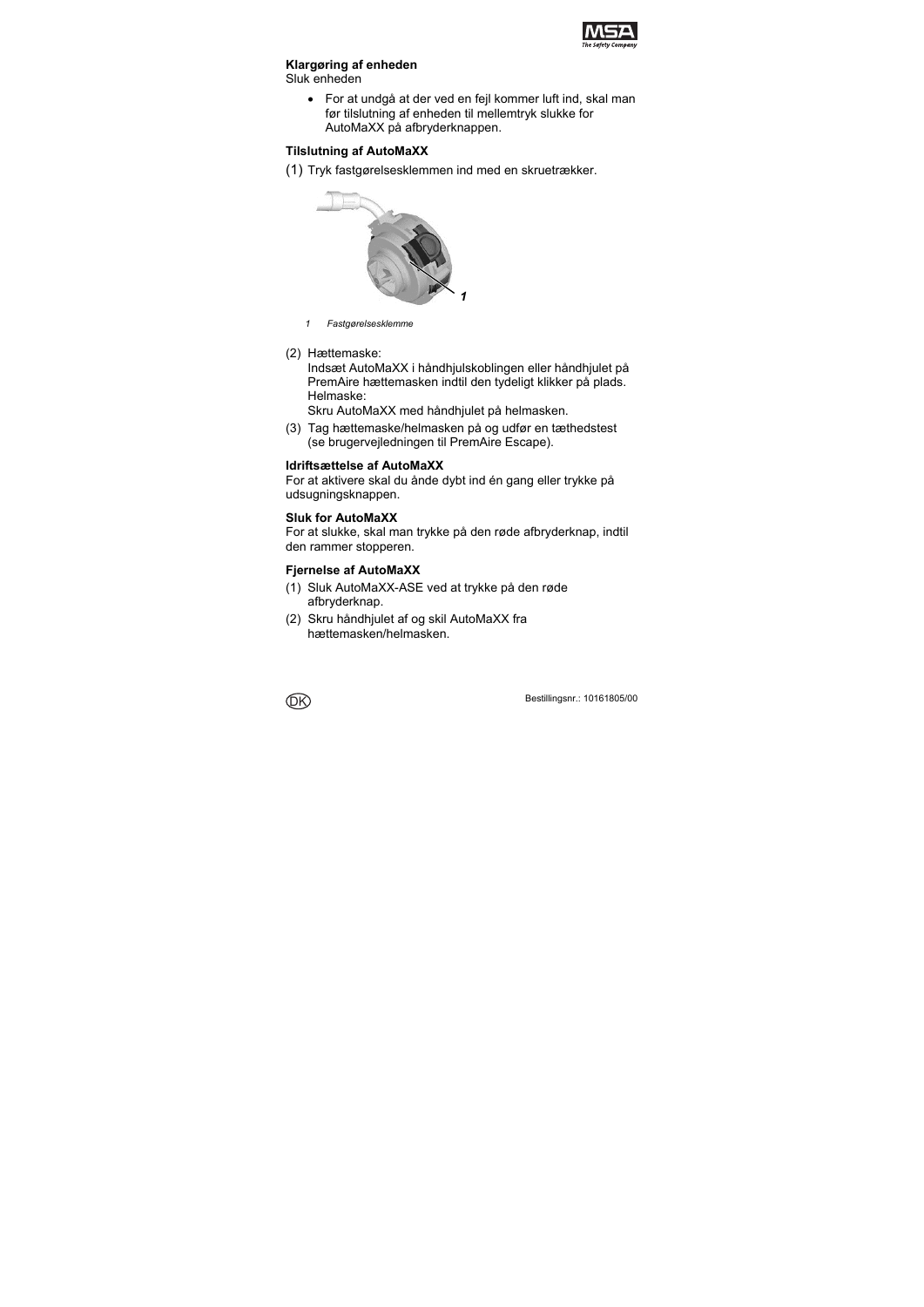

# **Guía rápida Regulador a demanda de presión positiva**

# **AutoMaXX - ASE**

Esta guía rápida no sustituye al manual de funcionamiento. Es obligatorio leer y cumplir lo descrito en el manual de funcionamiento cuando se utilice el AutoMaXX, en especial, las instrucciones de seguridad, así como la información relativa al uso y funcionamiento del aparato. También se puede suministrar, bajo pedido, una copia en papel

del manual de funcionamiento.



| 1 | Botón rojo de mando                   | 8  | Marca: año de fabricación   |
|---|---------------------------------------|----|-----------------------------|
| 2 | Carcasa                               | 9  | Botón de barrido            |
| 3 | Diafragma                             | 10 | Resorte de presión positiva |
| 4 | Tapón protector                       | 11 | Cazoleta del diafragma      |
| 5 | Línea de media presión                | 12 | Botón negro de mando        |
| 6 | Ranura acanalada para el<br>diafragma | 13 | Abrazadera de seguridad     |
|   | Horquilla para el diafragma           | 14 | Enganche rápido             |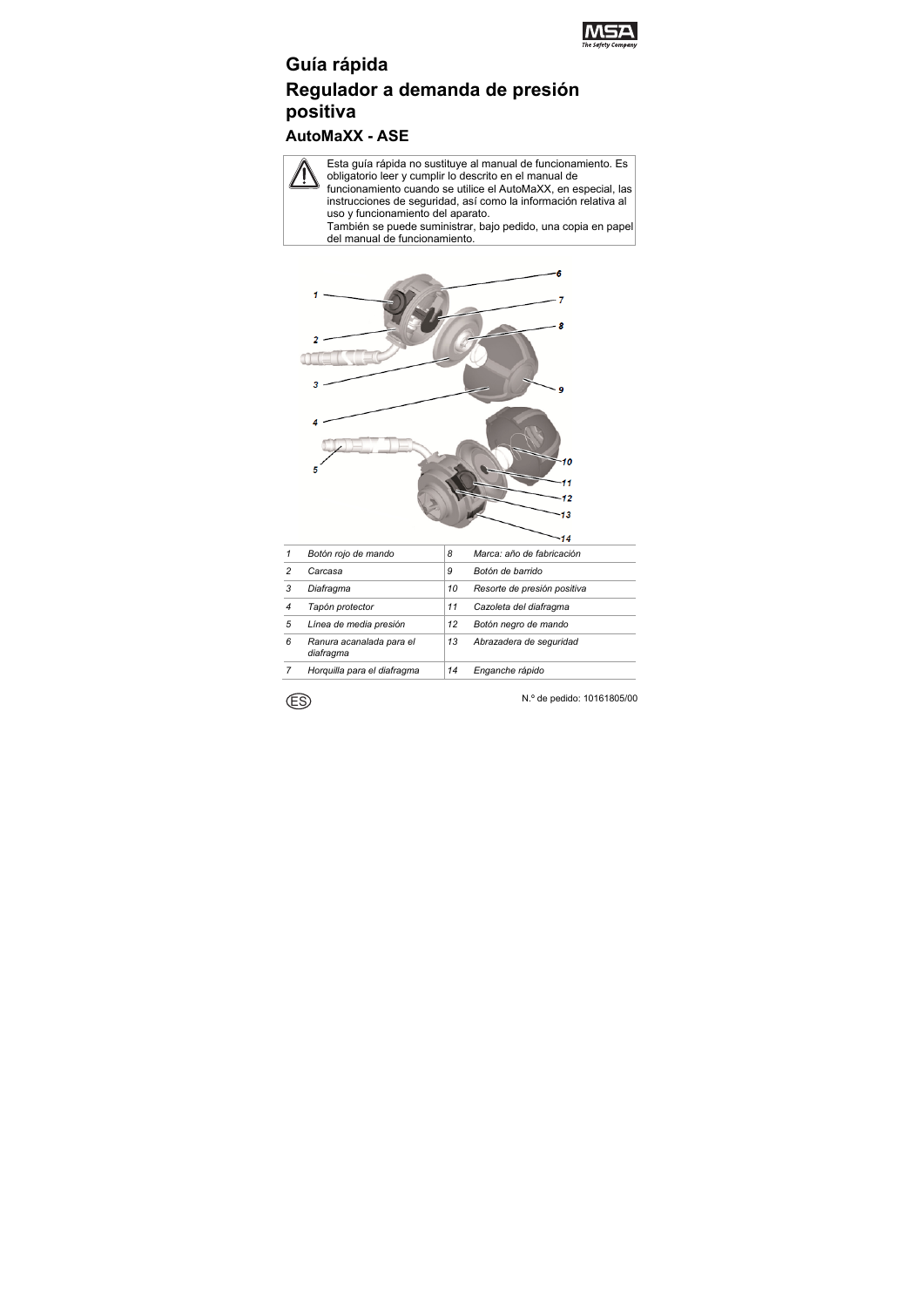

## **Preparación del dispositivo**

Apagado del equipo

 Antes de conectar el dispositivo a una línea de media presión, y con el fin de evitar el suministro accidental de aire, pulse el botón de mando para apagar en el AutoMaXX.

### **Conexión del AutoMaXX**

(1) Presione la abrazadera de seguridad con un destornillador.



- *1 Abrazadera de seguridad*
- (2) Capuz con máscara:

Introduzca el AutoMaXX en el conector del mando o el mando del PremAire Mask-Hood hasta oír que encaja en su sitio.

Máscara:

Enrosque el AutoMaXX con el mando en la máscara.

(3) Colóquese el capuz con máscara/la máscara y lleve a cabo una prueba de fugas (véase el manual de funcionamiento del PremAire Escape).

#### **Puesta en funcionamiento del AutoMaXX**

Para activarlo, inhale con fuerza la primera vez o pulse el botón de barrido.

### **Apagado del AutoMaXX**

Para apagarlo, pulse el botón de mando hasta el tope.

### **Retirada del AutoMaXX**

- (1) Apague el AutoMaXX-ASE pulsando el botón de mando rojo.
- (2) Desenrosque el mando y separe el AutoMaXX del capuz con máscara/la máscara.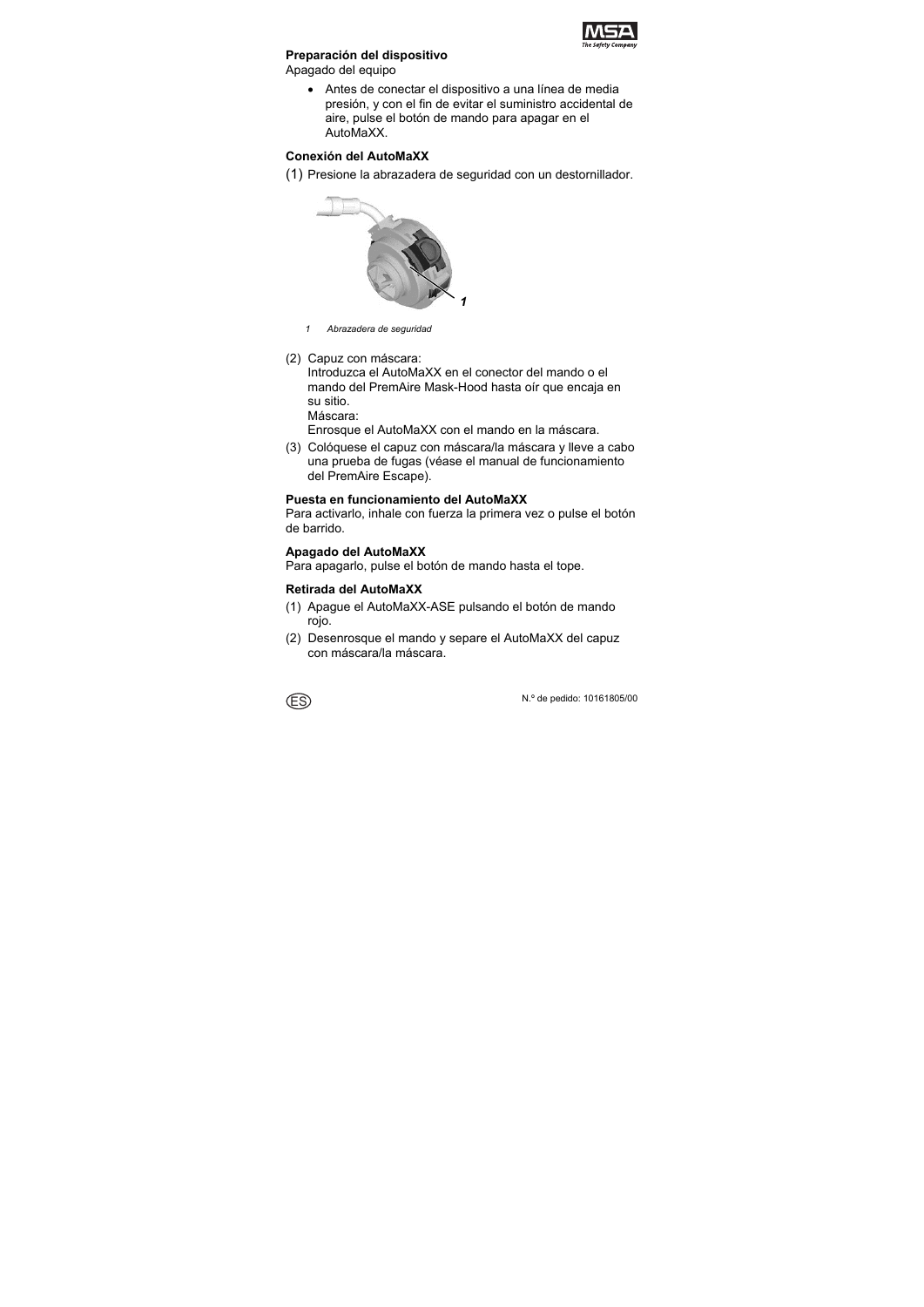

# **Manuel de prise en main rapide Soupape à la demande à pression positive**

**AutoMaXX - ASE** 

Le manuel de prise en main rapide ne remplace pas le manuel d'utilisation. Il est impératif de lire le manuel d'utilisation et de l'appliquer lors de l'utilisation de l'AutoMaXX-ASE. En particulier, les consignes de sécurité ainsi que les informations concernant l'utilisation et le fonctionnement de l'appareil doivent être soigneusement lues et respectées. Sur demande, le manuel d'utilisation peut aussi être livré sur papier.



| 1 | Bouton de fonctionnement rouge | 8  | Marquage : année de fabrication |
|---|--------------------------------|----|---------------------------------|
| 2 | Boîtier                        | 9  | Bouton de purge                 |
|   | Diaphragme                     | 10 | Ressort de pression positive    |
| 4 | Capot de protection            | 11 | Champignon du diaphragme        |
| 5 | Flexible moyenne pression      | 12 | Bouton de fonctionnement noir   |
| 6 | Rainure du diaphragme          | 13 | Bride de sécurité               |
|   | Fourche du diaphragme          |    | Crochet                         |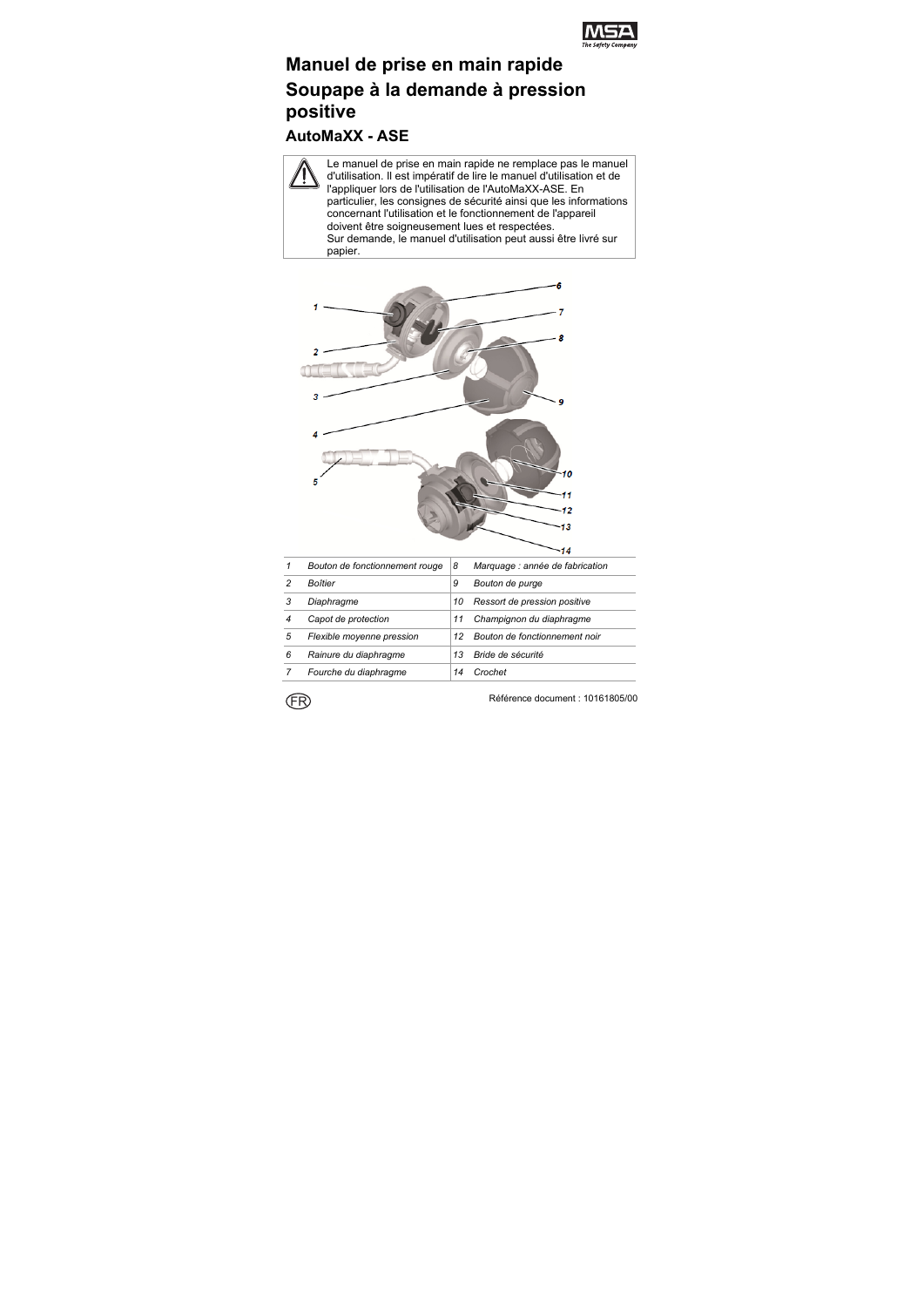

## **Préparation du dispositif**

Arrêt du dispositif

 Avant de raccorder le dispositif à la moyenne pression, afin d'éviter un approvisionnement accidentel en air, appuyer sur le bouton de fonctionnement pour éteindre l'AutoMaXX.

## **Connexion de l'AutoMaXX**

(1) Enfoncer la bride de sécurité avec un tournevis.



- *1 Bride de sécurité*
- (2) Masque-cagoule :

Insérer l'AutoMaXX dans le connecteur du volant manuel ou dans le volant manuel du masque-cagoule PremAire Mask-Hood jusqu'à ce qu'elle se mette nettement en place. Masque complet :

Visser l'AutoMaXX avec le volant manuel dans le masque complet.

(3) Mettre le masque-cagoule/masque complet et réaliser un test d'étanchéité (voir manuel d'utilisation du PremAire Escape).

### **Mise en service de l'AutoMaXX**

Pour activer l'AutoMaXX, inhaler vigoureusement une fois ou appuyer sur le bouton de purge.

### **Arrêt de l'AutoMaXX**

Pour éteindre l'AutoMaXX, enfoncer le bouton de fonctionnement jusqu'en butée.

### **Retrait de l'AutoMaXX**

- (1) Éteindre l'AutoMaXX-ASE en appuyant sur le bouton de fonctionnement rouge.
- (2) Dévisser le volant manuel et séparer l'AutoMaXX du masque-cagoule/masque complet.

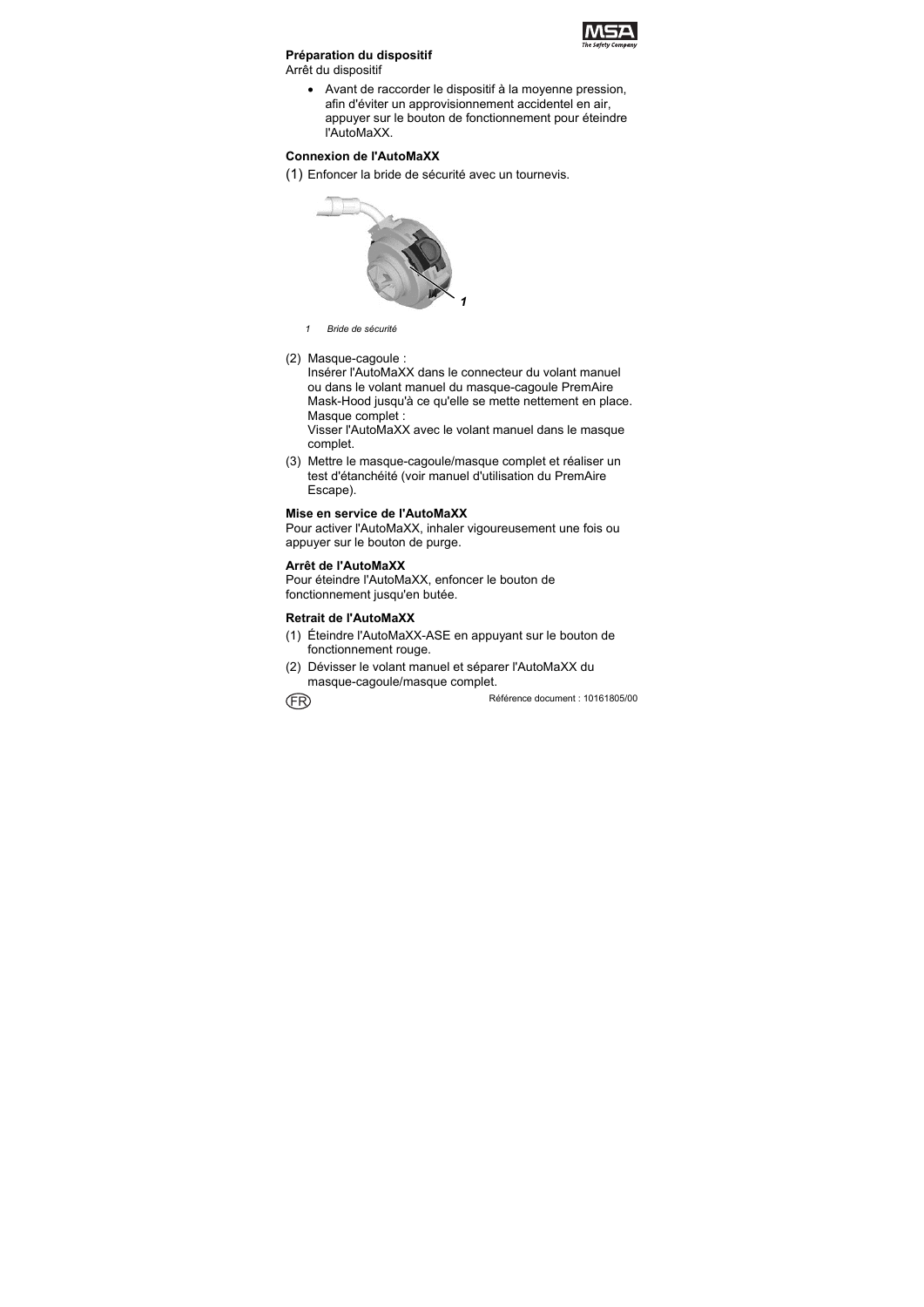

# **Gyorstájékoztató Túlnyomásos légzésvezérelt adagolószelep AutoMaXX - ASE**

A gyorstájékoztató nem helyettesíti a használati utasítást. Az AutoMaXX használatának fontos feltétele ezen kezelési utasítás elolvasása és megértése. Különösen a biztonságra vonatkozó utasításokat, valamint a készülék használatára és működtetésére vonatkozó információkat kell gondosan elolvasni és szem előtt tartani. Kérésre a használati utasítást nyomtatott formában is rendelkezésre bocsátjuk.



| 1 | Piros működtető gomb | 8  | Jelölés: Gyártási év  |
|---|----------------------|----|-----------------------|
| 2 | Ház                  | 9  | Öblítőaomb            |
| 3 | Membrán              | 10 | Túlnyomásrugó         |
| 4 | Védősapka            | 11 | Membrán               |
| 5 | Középnyomású tömlő   | 12 | Fekete működtető gomb |
| 6 | Membránház           | 13 | Rögzítőbilincs        |
|   | Membránvilla         | 14 | Biztonság horog       |

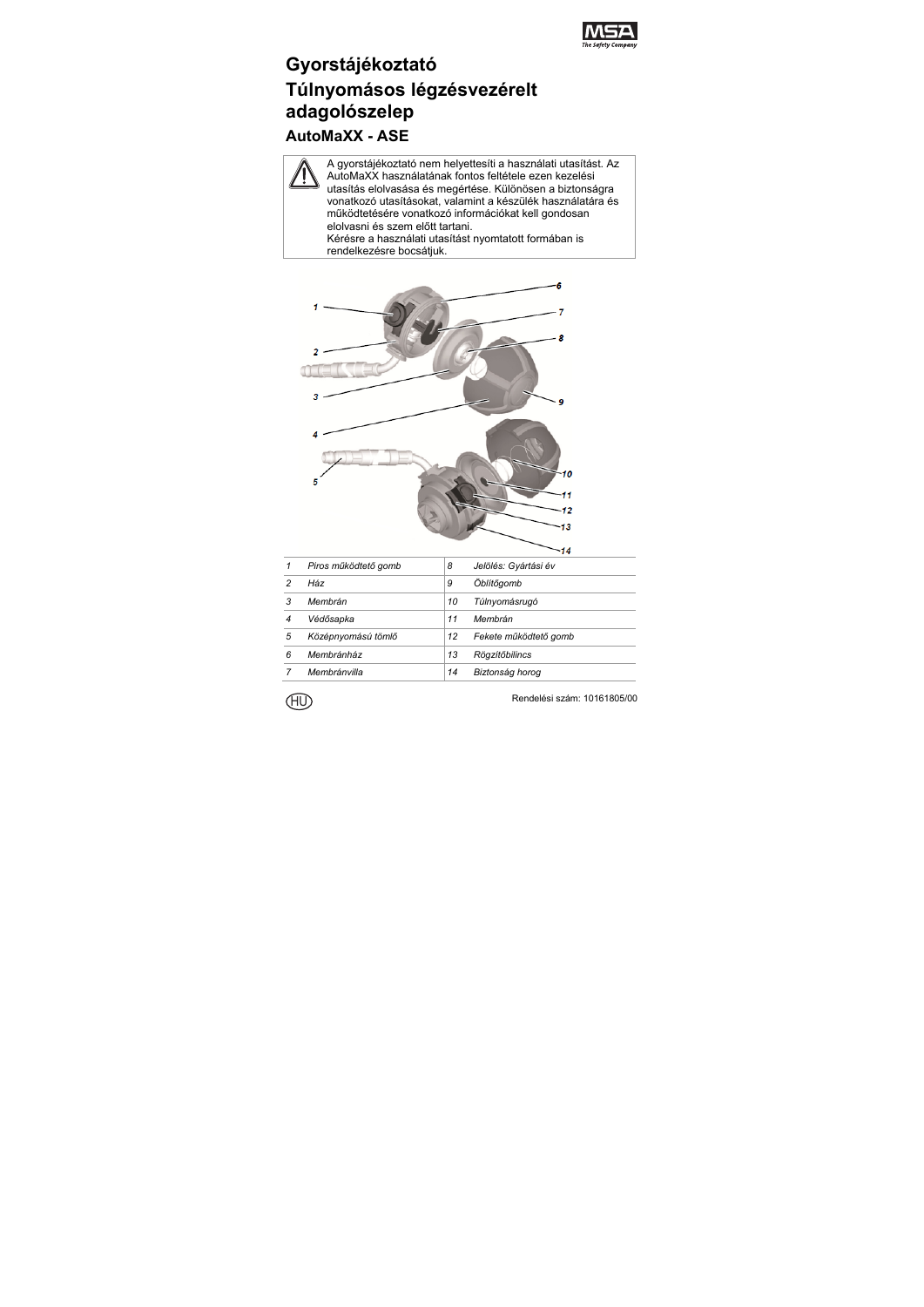

# **Az eszköz előkészítése**

Az eszköz kikapcsolása

 A eszköz középnyomású tömlőre való csatlakoztatása előtt a szándékolatlan levegőadagolás megelőzésére az AutoMaXX kikapcsolásához nyomja meg a működtető gombot.

# **Az AutoMaXX csatlakoztatása**

(1) Nyomja be a rögzítőbilincset a csavarhúzóval.



- *1 Rögzítőbilincs*
- (2) Álarc-kámzsa:

Helyezze be az AutoMaXX eszközt a kézikerék csatlakozóba vagy a PremAire Mask-Hood (álarc-kámzsa) kombinációba addig, amíg határozottan be nem pattan a helyére.

Teljesálarc: Csavarja az AutoMaXX eszközt a kézikerékkel a teljesálarcba.

(3) Vegye fel az álarc-kámzsa/teljesálarc kombinációt, és végezzen szivárgástesztet (lásd a PremAire Escape használati utasítását).

# **Az AutoMaXX üzembehelyezése**

Az aktiváláshoz végezzen egy erőteljes belégzést, vagy nyomja meg az öblítőgombot.

# **Az AutoMaXX kikapcsolása**

A kikapcsoláshoz nyomja meg a működtető gombot a dugóig.

# **Az AutoMaXX eltávolítása**

- (1) A piros működtető gomb megnyomásával kapcsolja ki az AutoMaXX-ASE-t.
- (2) Csavarja ki a kézikereket és válassza le az AutoMaXX-ot az álarc-kámzsa/teljesálarc kombinációról.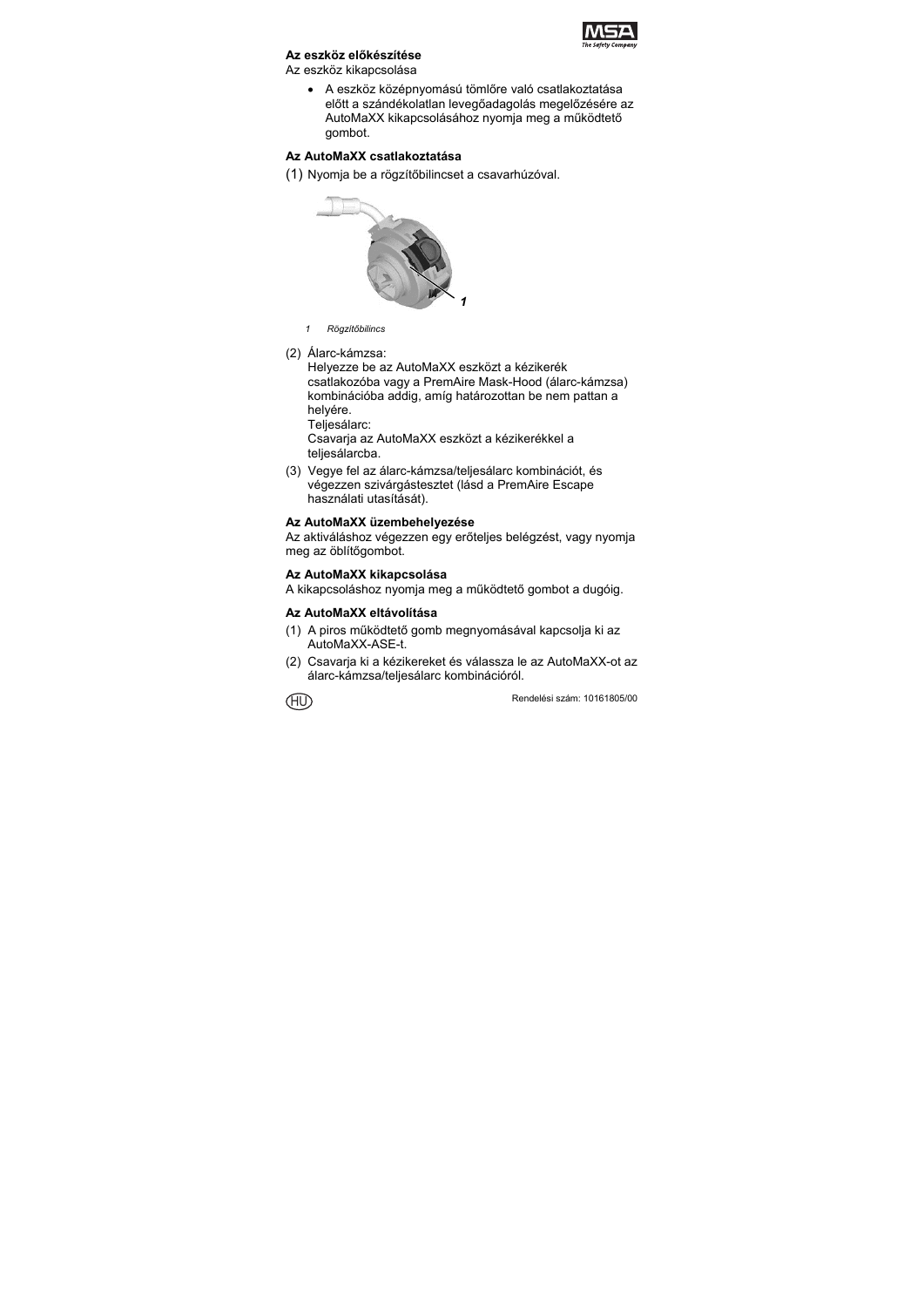

# **Panduan Start Cepat Positive Pressure Lung Governed Demand Valve / Katup Udara Sesuai Kebutuhan Paru-Paru Tekanan Positif AutoMaXX - ASE**

Panduan start cepat tidak menggantikan panduan pengoperasian. Anda diharuskan membaca dan mematuhi panduan pengoperasian saat menggunakan AutoMaXX. Khususnya, petunjuk keselamatan, serta informasi untuk penggunaan dan pengoperasian alat bantu pernapasan, harus dibaca dan dipatuhi secara saksama. Panduan pengoperasian juga bisa disediakan dalam salinan keras jika diminta.



| 1              | Tombol Operasi Merah | 8  | Penanda: Tahun produksi |
|----------------|----------------------|----|-------------------------|
| $\overline{c}$ | Housing              | 9  | Tombol bilas            |
| 3              | Sekat                | 10 | Per tekanan positif     |
| $\overline{4}$ | Tutup pelindung      | 11 | Jamur sekat             |
| 5              | Jalur tekanan medium | 12 | Tombol Operasi Hitam    |
| 6              | Alur sekat           | 13 | Klem pengaman           |
|                | Garpu sekat          | 14 | kait penjepit           |
|                |                      |    |                         |

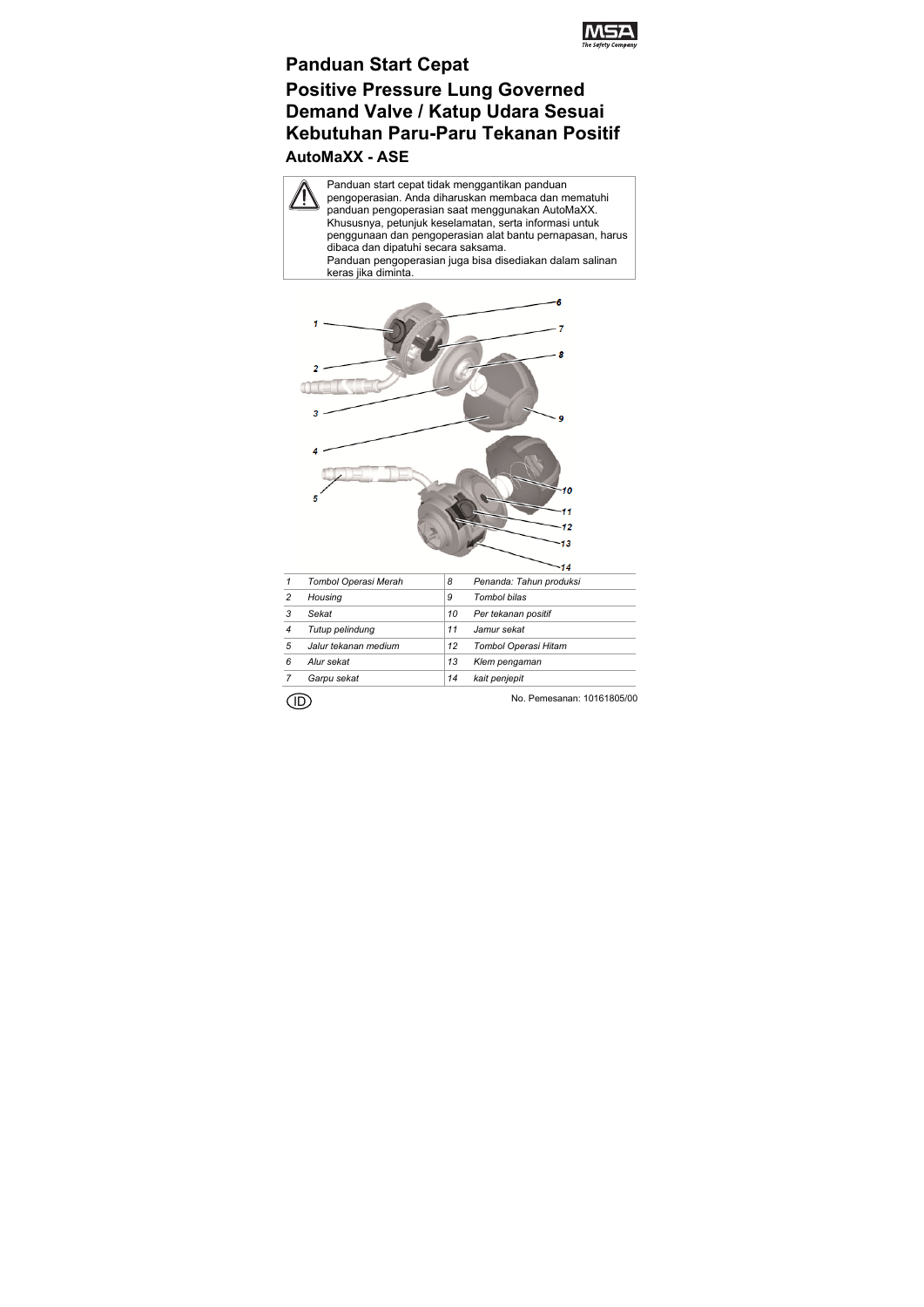

# **Penyiapan perangkat**

Mematikan perangkat

 Sebelum menyambungkan alat bantu pernapasan ke tekanan menengah, guna mencegah kesalahan penyaluran udara, tekan tombol operasi untuk mematikan AutoMaXX.

#### **Menyambungkan AutoMaXX**

(1) Tekan klem pengaman dengan obeng ke arah dalam.



- *1 Klem pengaman*
- (2) Cadar masker:

Tempatkan AutoMaXX ke dalam konektor roda tangan atau roda tangan Cadar Masker PremAire hingga masuk dengan tepat.

Masker wajah penuh:

Kunci AutoMaXX dengan roda tangan ke masker wajah penuh.

(3) Kenakan cadar masker/masker wajah penuh dan lakukan uji kebocoran (lihat panduan pengoperasian untuk PremAire Escape.).

### **Pengoperasian AutoMaXX**

Untuk mengaktifkan, hirup udara sekali dengan kuat atau tekan tombol bilas.

### **Mematikan AutoMaXX**

Matikan dengan menekan tombol operasi hingga berhenti.

#### **Melepaskan AutoMaXX**

- (1) Matikan AutoMaXX-ASE dengan menekan tombol operasi merah.
- (2) Buka kunci roda tangan dan pisahkan AutoMaXX dari cadar masker/masker wajah penuh.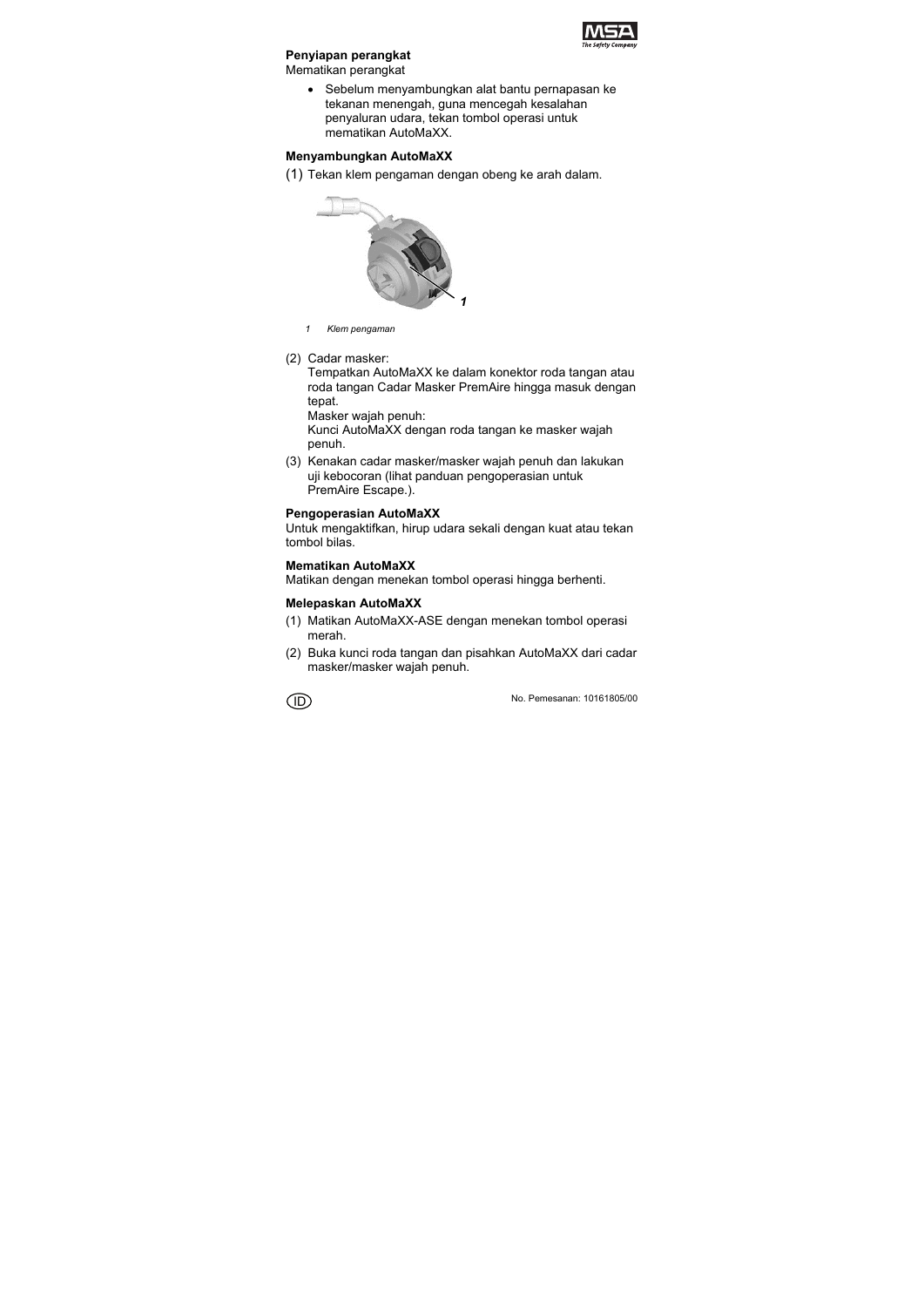

# **Guida rapida Erogatore a pressione positiva AutoMaXX - ASE**

La guida rapida non sostituisce il manuale d'uso. Questo manuale deve essere letto attentamente e seguito durante l'utilizzo di AutoMaXX. In particolare vanno lette e seguite attentamente le istruzioni di sicurezza, nonché le informazioni sull'uso e sul funzionamento del dispositivo. Su richiesta, il manuale d'uso può essere fornito anche in forma cartacea.



|   | Pulsante operativo rosso    | 8  | Marcatura: Anno di produzione |
|---|-----------------------------|----|-------------------------------|
| 2 | Custodia                    | 9  | Pulsante di flussaggio        |
| 3 | Diaframma                   | 10 | Molla di pressione positiva   |
| 4 | Cappuccio di protezione     | 11 | Perno fissaggio membrana      |
| 5 | Linea di media pressione    | 12 | Pulsante operativo nero       |
| 6 | Sede tenuta membrana        | 13 | Morsetto di bloccaggio        |
|   | Forcella fissaggio membrana | 14 | Gancio di bloccaggio          |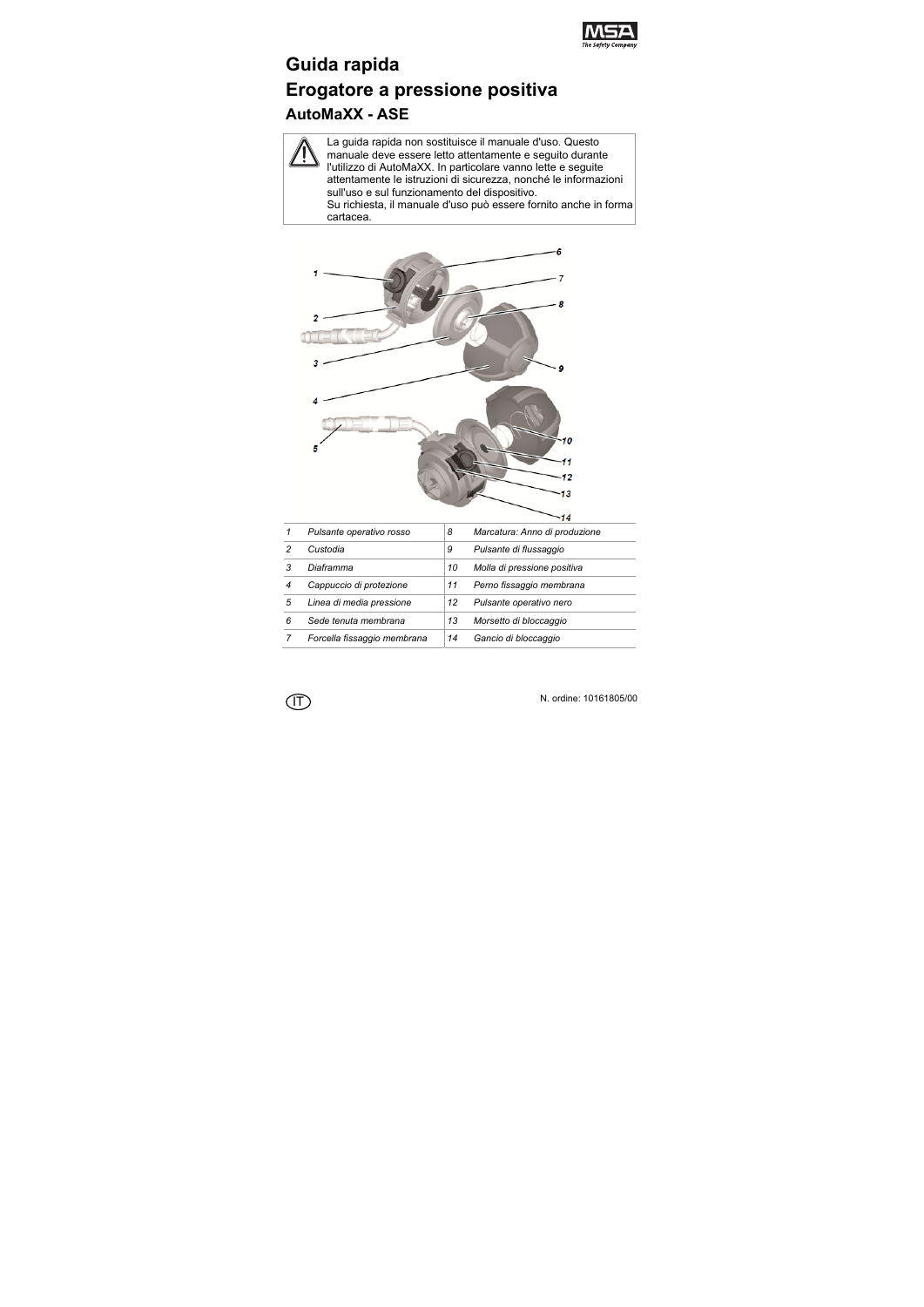

#### **Preparazione del dispositivo**

Spegnimento del dispositivo

 Prima di collegare il dispositivo alla media pressione, premere il pulsante di operativo per disattivare AutoMaXX allo scopo di prevenire l'erogazione accidentale di aria.

### **Collegamento di AutoMaXX**

(1) Comprimere il morsetto di bloccaggio con un cacciavite.



- *1 Morsetto di bloccaggio*
- (2) Cappuccio-maschera:

Inserire AutoMaXX nel connettore della ghiera o la ghiera del cappuccio-maschera PremAire finché scatta chiaramente in posizione.

Maschera a pieno facciale:

Avvitare AutoMaXX con ghiera nella maschera pieno facciale.

(3) Indossare il cappuccio-maschera / la maschera a pieno facciale ed eseguire la prova di tenuta (vedere il manuale d'uso di PremAire Escape.).

### **Messa in servizio di AutoMaXX**

Per attivare, ispirare una volta con forza oppure premere il pulsante di flussaggio.

### **Spegnimento di AutoMaXX**

Per spegnere, premere il pulsante operativo fino all'arresto.

## **Rimozione di AutoMaXX**

- (1) Disattivare AutoMaXX-ASE premendo il pulsante operativo rosso.
- (2) Svitare la ghiera e staccare AutoMaXX dal cappucciomaschera/dalla maschera a pieno facciale.

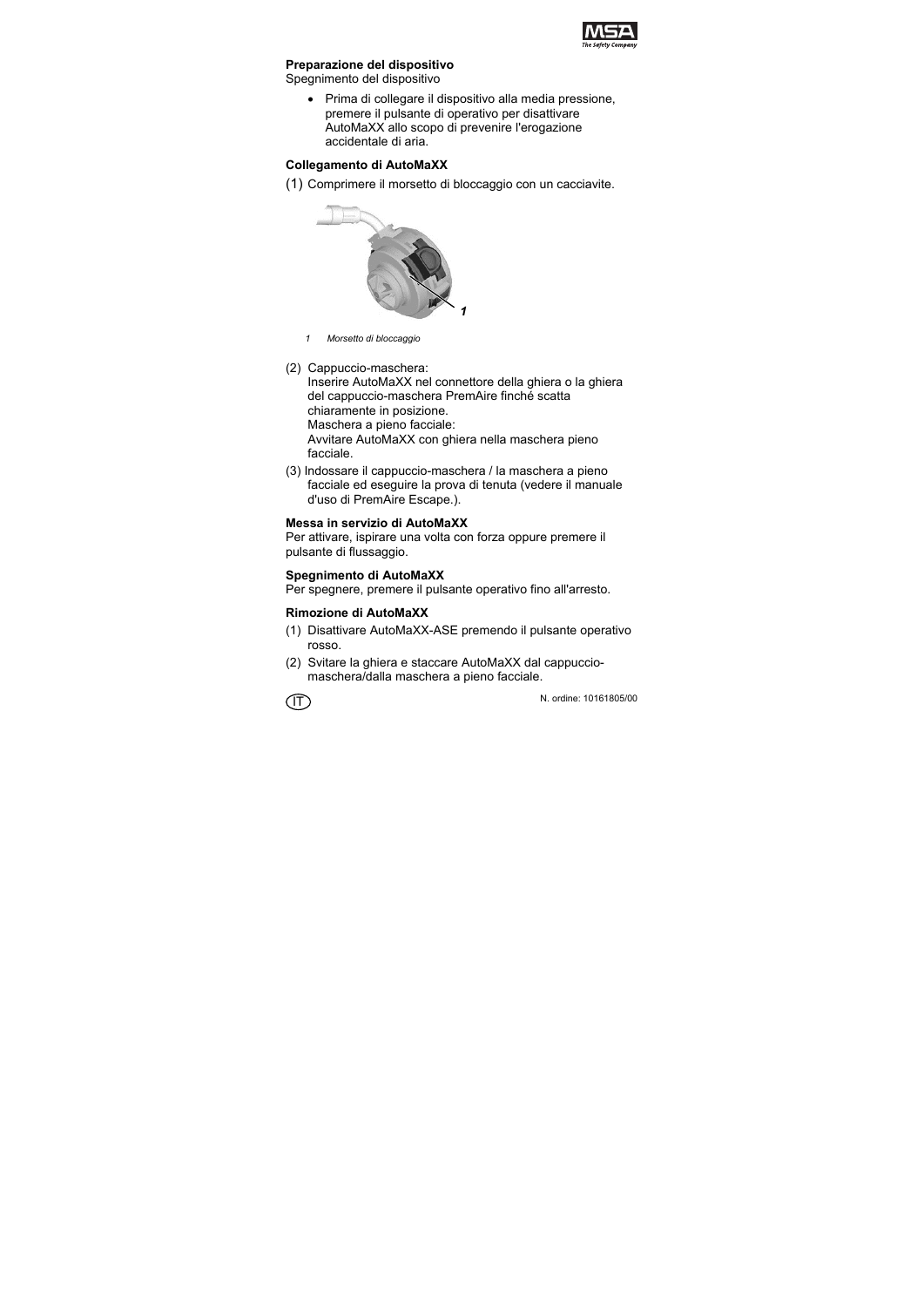

# **Қысқаша нұсқаулық**

# **Оң қысымды тығыздалған өкпеге бағынышты сұрау клапаны AutoMaXX - ASE**

Қысқаша нұсқаулық пайдаланушы нұсқаулығының орнын ауыстырмайды. AutoMaXX құрылғысын пайдаланған кезде осы пайдаланушы нұсқаулығын міндетті түрде оқып, нұсқауларды орындау керек. Атап айтқанда, қауіпсіздік жөніндегі нұсқауларды жəне киімді жұмысқа пайдалану туралы ақпаратты мұқият оқып шығып, оны орындау керек. Талап етілсе, пайдаланушы нұсқаулығының қағаз түріндегі көшірмесін де жеткізуге болады.



| 1 | Кызыл түсті іске қосу<br>түймешігі | 8  | Белгісі: Шығарылған жылы       |
|---|------------------------------------|----|--------------------------------|
| 2 | Корпусы                            | 9  | Тазарту түймешігі              |
| 3 | Диафрагма                          | 10 | Оң қысымды серіппе             |
| 4 | Қорғаушы қақпақ                    | 11 | Диафрагма құлағы               |
| 5 | Орташа қысым түтігі                | 12 | Қара түсті іске қосу түймешігі |
| 6 | Диафрагма кертігі                  | 13 | Бекіту қысқышы                 |
|   | Диафрагма ашасы                    | 14 | Кигізілмелі ілмешек            |

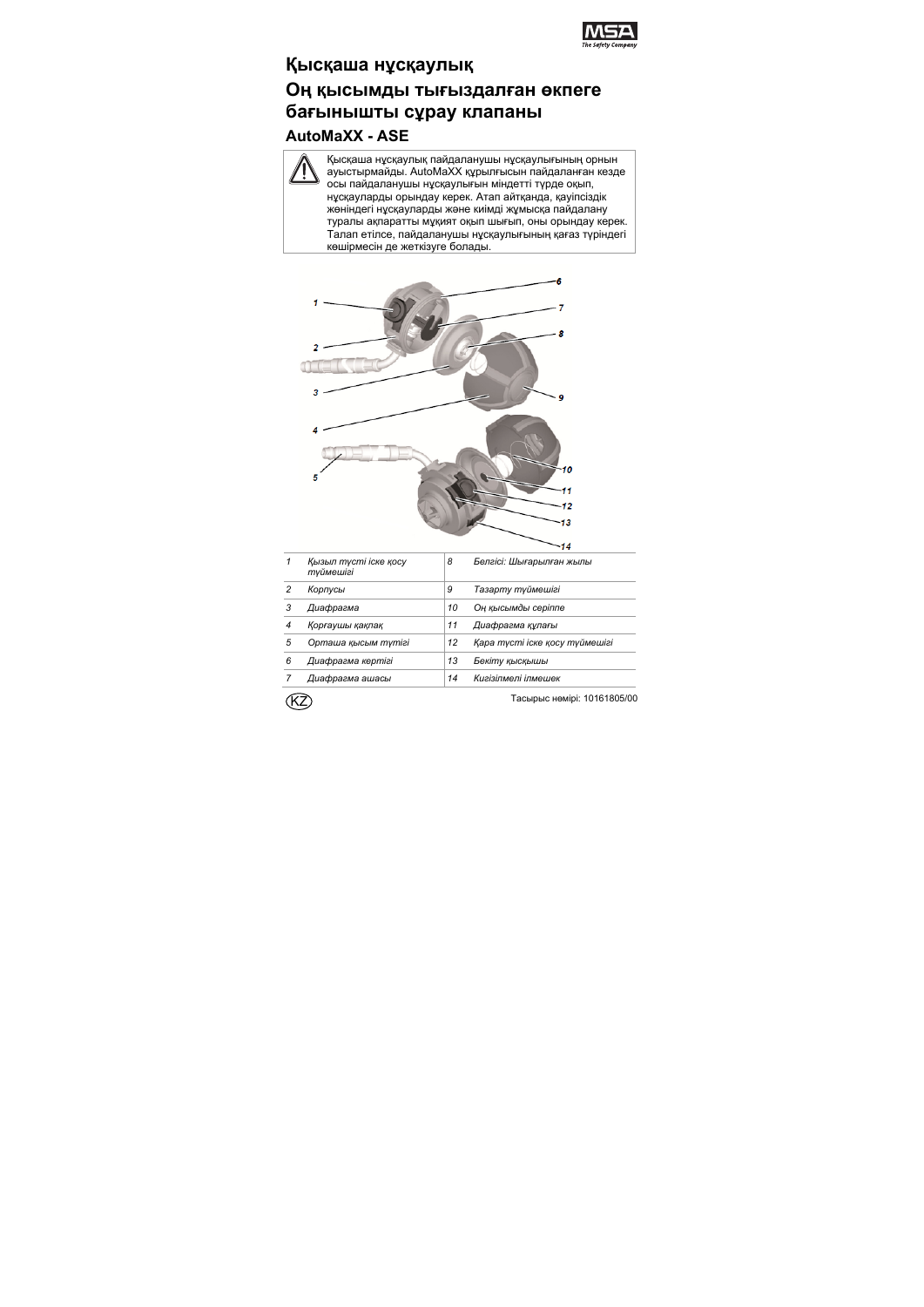

#### **Құрылғыны дайындау**

Құрылғыны өшіру

 Құрылғыны орташа қысымға жалғаудан бұрын, байқаусыз ауа ағымын болдырмау мақсатында AutoMaXX құрылғысын ажырату үшін іске қосу түймешігін итеріңіз.

### **AutoMaXX құрылғысын жалғау**

(1) Бекіту қысқышын бұрауышпен басыңыз.



- *1 Бекіту қысқышы*
- (2) Маскалы шлем:

AutoMaXX құралын қол дөңгелегі жалғағышына немесе PremAire маскалы шлемнің қол дөңгелегіне толығымен орнына орнатылғанынша енгізіңіз.

Тұтас беттік маска:

AutoMaXX құралын сермер көмегімен тұтас беттік маскаға бұрап орнатыңыз.

(3) Маскалы шлем/тұтас беттік масканы киіп, жылыстауын тексеріңіз (PremAire Escape құралының басқару нұсқаулығын қараңыз).

### **AutoMaXX операцияға қосу**

Белсенді ету үшін бір рет күшпен дем алыңыз немесе тазарту түймешігін итеріңіз.

### **AutoMaXX құралын өшіру**

Өшіру үшін басқару түймешігін тоқтатқышқа дейін басыңыз.

### **AutoMaXX құрылғысын алып тастау**

- (1) AutoMaXX-ASE құрылғысын қызыл түсті іске қосу түймешігін итеру арқылы ажыратыңыз.
- (2) Қол дөңгелегін ағытып, AutoMaXX құрылғысын маскалы шлем/тұтас беттік маскадан бөліп алыңыз.

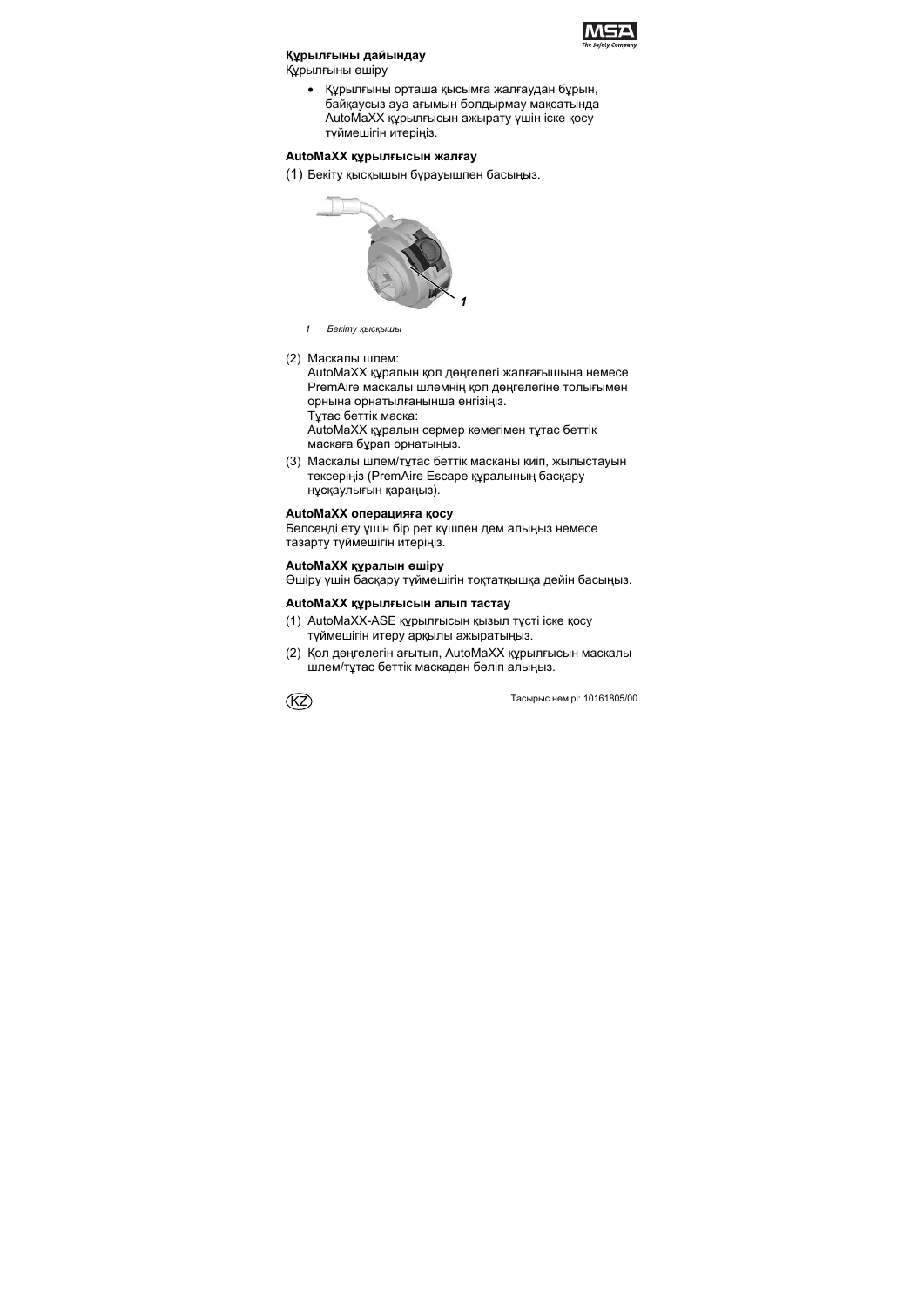

# **Verkorte gebruiksaanwijzing Ademautomaat met overdruk AutoMaXX - ASE**

De verkorte gebruiksaanwijzing vervangt de gebruiksaanwijzing niet. De gebruiksaanwijzing moet gelezen en nageleefd worden bij het gebruik van de AutoMaXX. Vooral veiligheidsvoorschriften en informatie over gebruik en werking van het toestel, moeten zorgvuldig worden gelezen en nageleefd. De gebruiksaanwijzing is op verzoek eveneens in gedrukte versie verkrijgbaar.



|   | Rode bedieningsknop | 8  | Markering: productiejaar |
|---|---------------------|----|--------------------------|
| 2 | Behuizina           | 9  | Spoelknop                |
| 3 | Membraan            | 10 | Overdrukveer             |
|   | Beschermkap         | 11 | Membraan bolcilinder     |
| 5 | Middendrukleiding   | 12 | Zwarte bedieningsknop    |
| 6 | Membraangroef       | 13 | <b>Borgklem</b>          |
|   | Membraanvork        | 14 | Opspanhaak               |

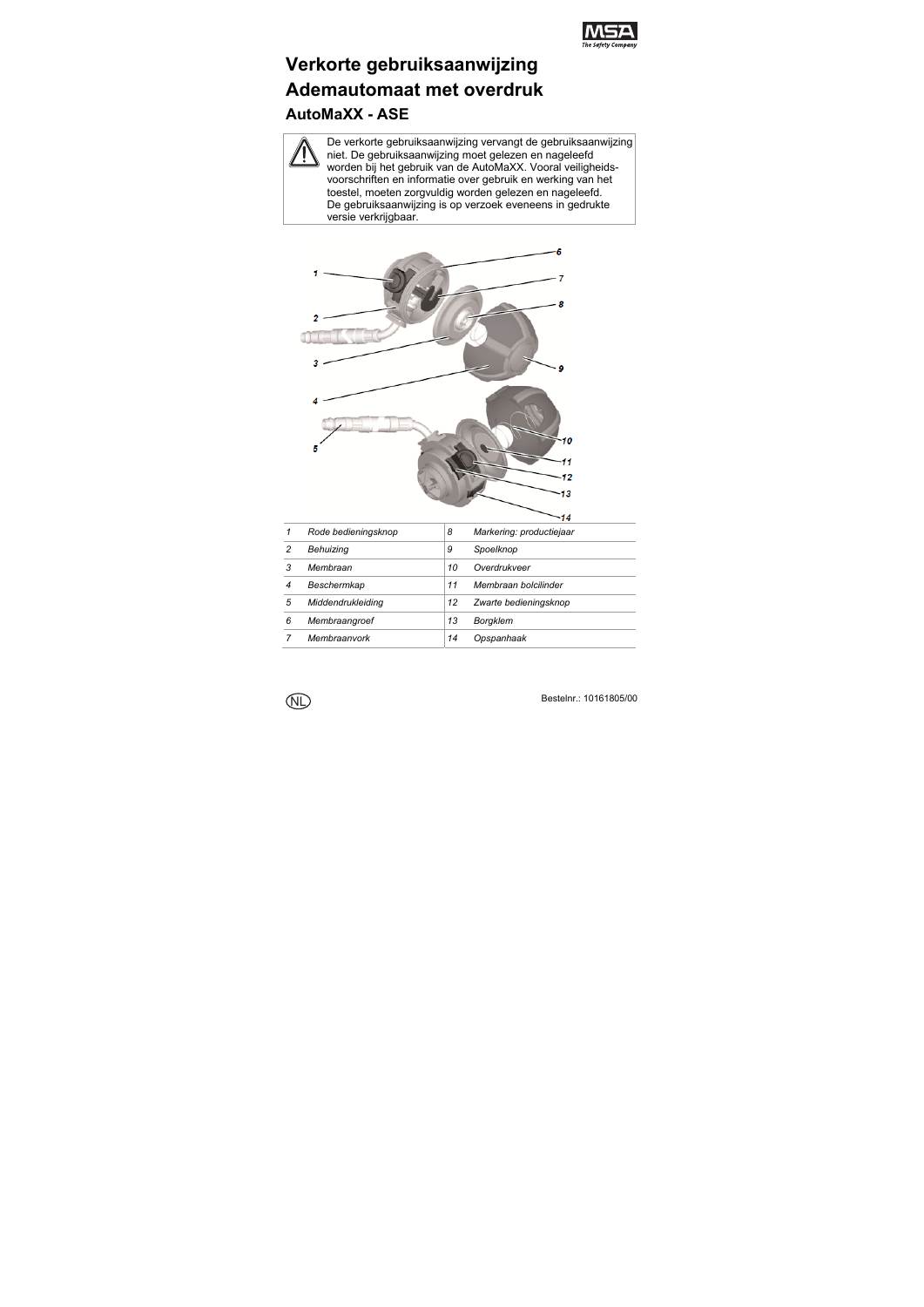

### **Voorbereiding van het toestel**

Het toestel uitschakelen

 Alvorens het toestel aan te sluiten op middendruk, dient u, om toevallige luchttoevoer te vermijden, op de bedieningsknop te drukken om de AutoMaXX uit te schakelen.

#### **Aansluiten van de AutoMaXX**

(1) Druk met een schroevendraaier in de borgklem.



- *1 Borgklem*
- (2) Masker-hoofdkap:

Steek AutoMaXX in het aansluitstuk van het handwiel of het handwiel van de PremAire Mask-Hood tot deze merkbaar vastklikt.

Volgelaatsmasker:

Schroef AutoMaXX met handwiel in het volgelaatsmasker.

(3) Leg masker-hoofdkap/volgelaatsmasker aan en voer lektest uit (zie gebruiksaanwijzing van PremAire Escape).

#### **De AutoMaXX in werking stellen**

Ter activering, ademt u één keer diep in of drukt u op de spoelknop.

# **Uitschakelen van de AutoMaXX**

Om uit te schakelen drukt u op de bedieningsknop tot de aanslag.

### **Verwijderen van de AutoMaXX**

- (1) Schakel AutoMaXX-ASE uit door op de rode bedieningsknop te drukken.
- (2) Schroef het handwiel los en maak AutoMaXX los van de masker-hoofdkap/het volgelaatsmasker.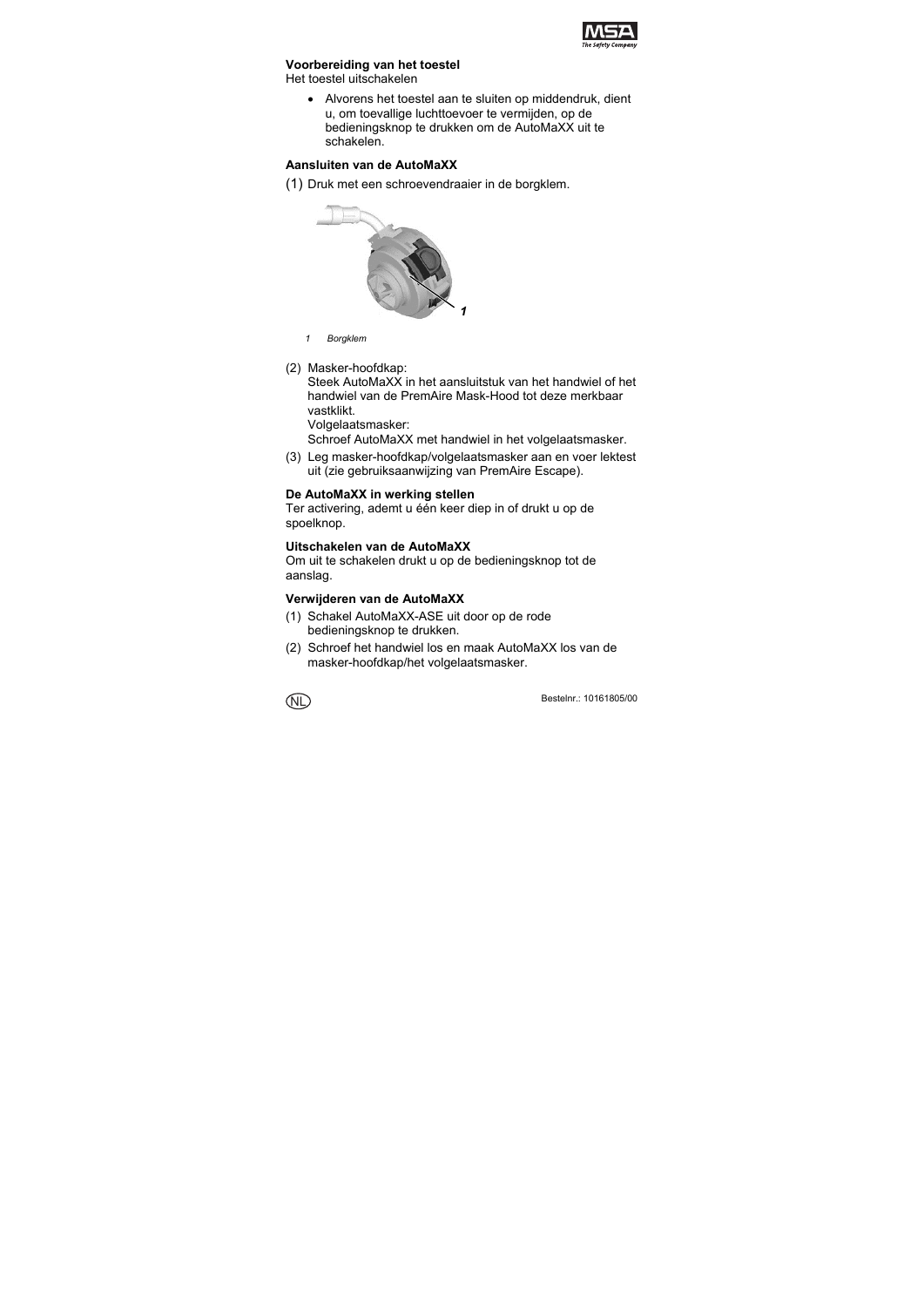

# **Hurtigstartveiledning Lungeautomat med overtrykk AutoMaXX - ASE**

Denne hurtigstartveiledningen erstatter ikke bruksanvisningen. Bruksanvisningen skal leses og forstås før bruk av AutoMaXX. Les spesielt nøye sikkerhetsreglene i tillegg til informasjon om bruk og drift av apparatet.

Bruksanvisningen kan også fås som papirkopi på forespørsel.



|   | Rød driftsknapp   | 8  | Merking: Produksjonsår |
|---|-------------------|----|------------------------|
| 2 | Hus               | 9  | Strømningsknapp        |
| 3 | Membran           | 10 | Overtrykksfjær         |
| 4 | Beskyttelseshette | 11 | Membrantallerken       |
| 5 | Mediumtrykkslange | 12 | Svart driftsknapp      |
| 6 | Membraninnsnitt   | 13 | Sikringsklemme         |
|   | Gaffelmembran     | 14 | Fjærbelastet på-knapp  |
|   |                   |    |                        |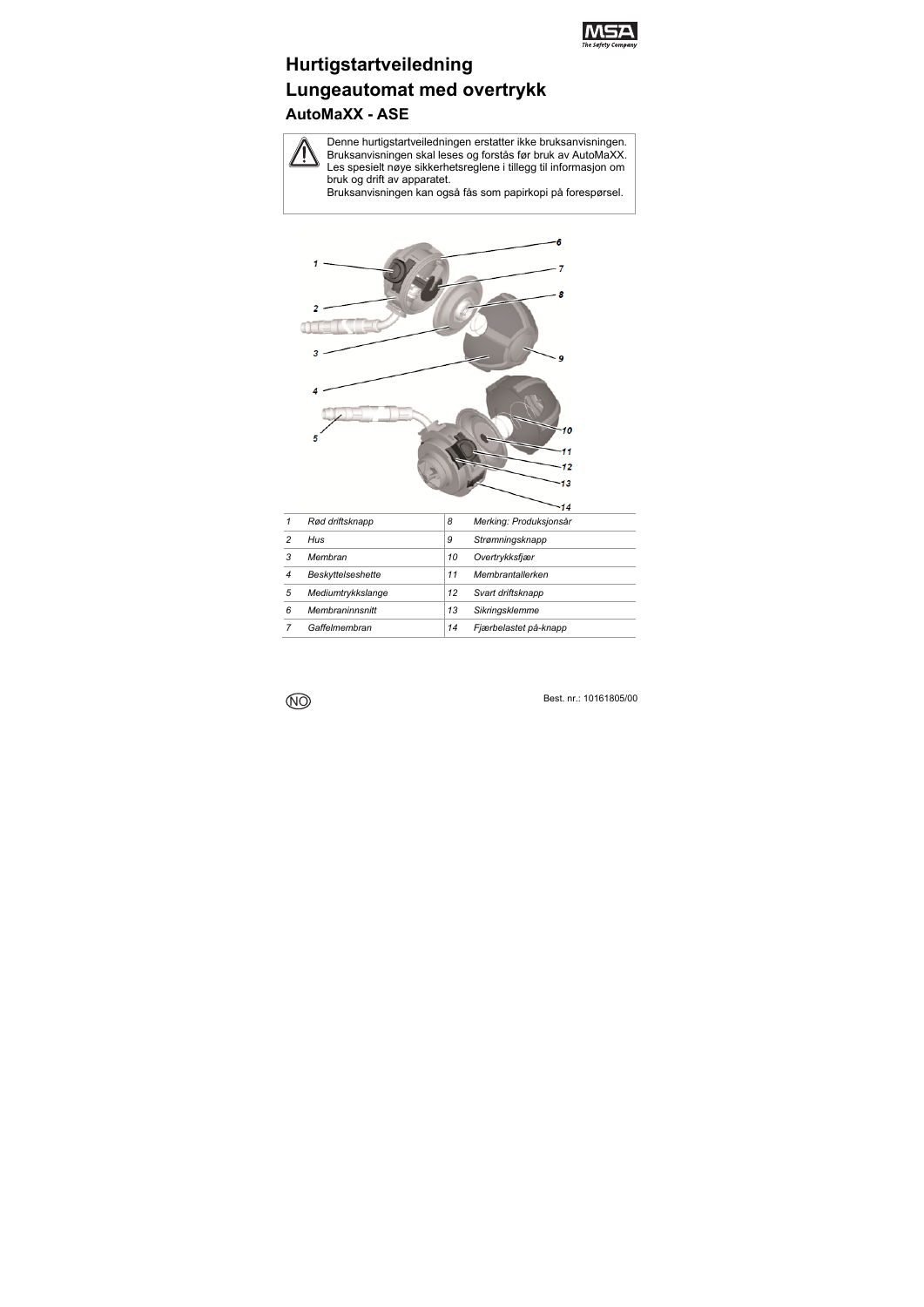

### **Klargjøring av apparatet**

Slå av instrumentet

 Trykk driftsknappen for å skru av AutoMaXX, før du kobler apparatet til middeltrykkslangen, for å forhindre utilsiktet lufttilførsel.

### **Tilkobling av AutoMaXX**

(1) Trykk inn sikringsklemmen med en skrutrekker.



- *1 Sikringsklemme*
- (2) Maskehette:

Sett AutoMaXX i håndhjulkoblingen eller håndhjulet på PremAire maskehetten til den tydelig låses på plass. Helmaske:

Skru AutoMaXX med håndhjul inn i helmasken.

(3) Ta på maskehetten/helmasken og utfør lekkasjetest (se bruksanvisningen for PremAire Escape).

#### **Ta i bruk AutoMaXX**

For å aktivere, inhaler kraftig én gang eller trykk strømningsknappen.

#### **Skru av AutoMaXX**

For å skru av, trykk driftsknappen helt til den stopper.

#### **Ta av AutoMaXX**

- (1) Skru AutoMaXX-ASE av ved å trykke den røde driftsknappen.
- (2) Skru håndhjulet og skill AutoMaXX fra maskehetten/helmasken.

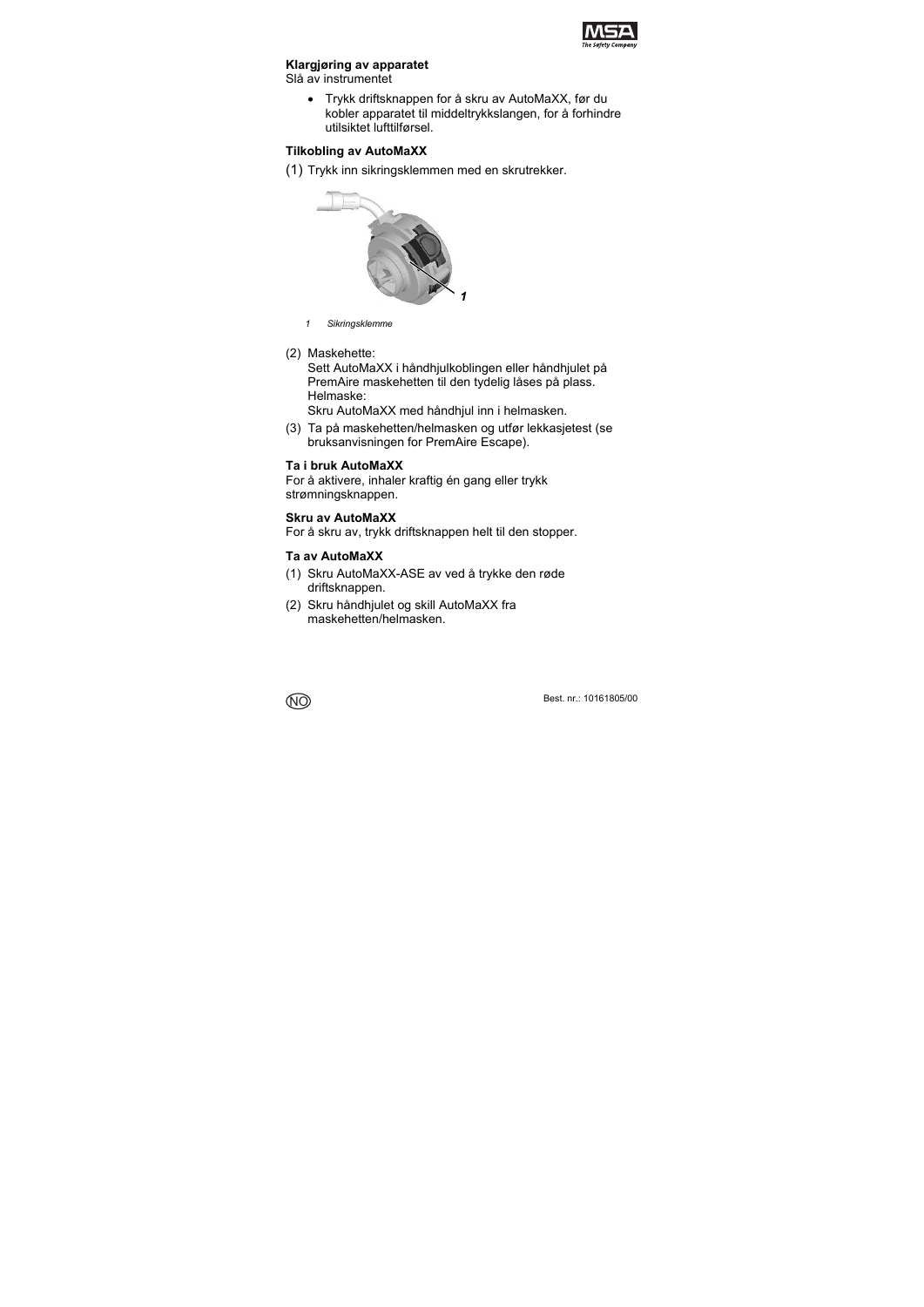

# **Skrócona instrukcja obsługi Nadciśnieniowy automat oddechowy AutoMaXX - ASE**

Skrócona instrukcja obsługi nie zastępuje instrukcji obsługi. Przeczytanie instrukcji zastosowania i stosowanie się do niej jest rzeczą niezbędną w przypadku używania urządzenia AutoMaXX. W szczególności muszą być dokładnie przeczytane i przestrzegane wskazówki dotyczące bezpieczeństwa oraz informacje o użytkowaniu i działaniu urządzenia. Na życzenie instrukcja obsługi może być także dostarczona w postaci papierowej.



|   | Czerwony przycisk roboczy                               | 8  | Oznakowanie: Rok produkcji |
|---|---------------------------------------------------------|----|----------------------------|
| 2 | Obudowa                                                 | 9  | Przycisk płukania          |
| 3 | Membrana                                                | 10 | Spreżyna nadciśnienia      |
|   | Osłona                                                  | 11 | Grzybek membrany           |
| 5 | Przewód doprowadzający<br>powietrze średniego ciśnienia | 12 | Czarny przycisk roboczy    |
| 6 | Rowek membrany                                          | 13 | Zacisk zabezpieczający     |
|   | Widelec membrany                                        | 14 | Haczyk zatrzaskowy         |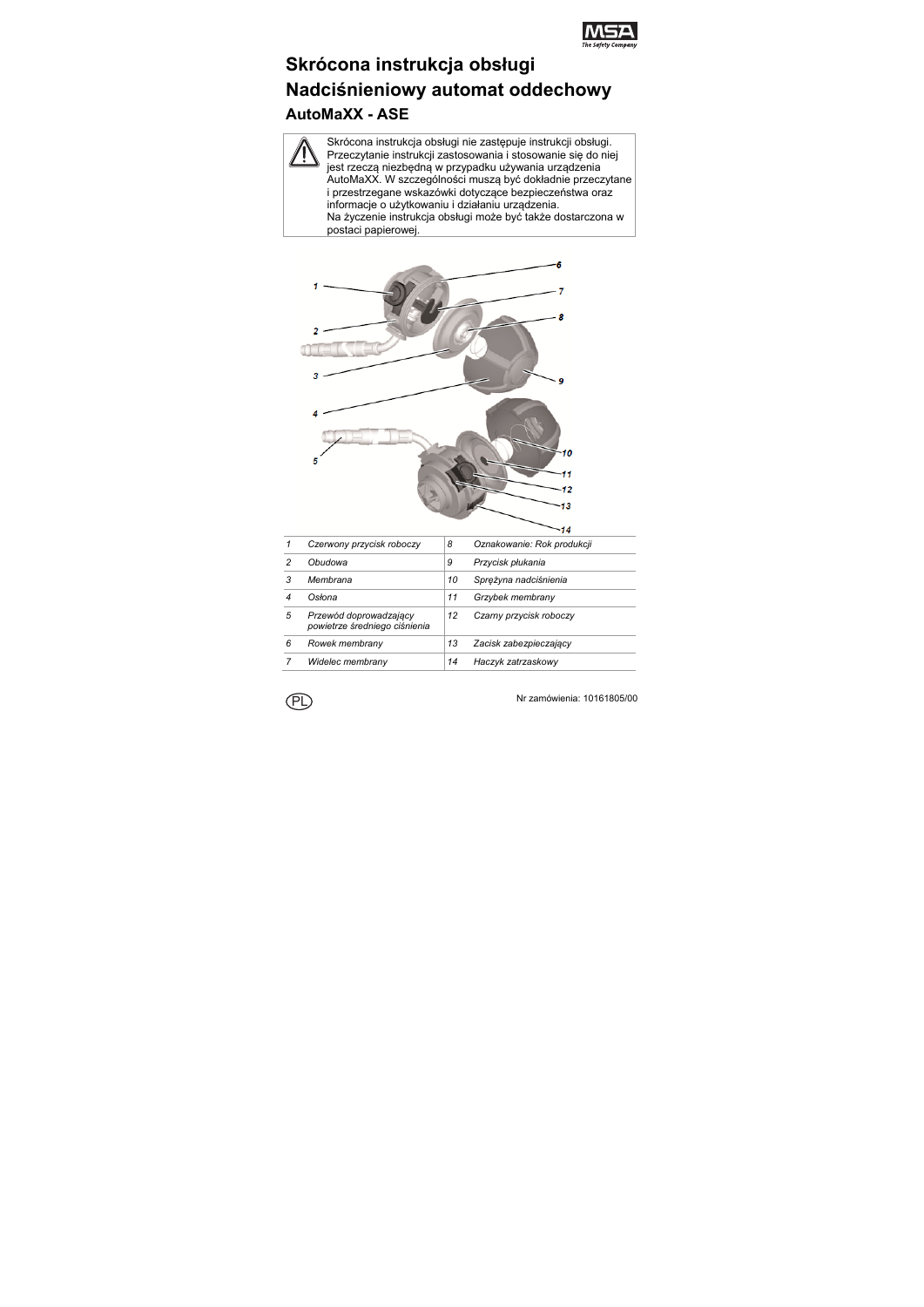

### **Przygotowanie urządzenia**

Wyłączyć urządzenie

 Przed podłączeniem urządzenia do średniego ciśnienia w celu zabezpieczenia przed przypadkowym wypuszczeniem powietrza należy nacisnąć przycisk roboczy, aby wyłączyć urządzenie AutoMaXX.

# **Podłączanie urządzenie AutoMaXX**

(1) Wcisnąć zacisk zabezpieczający za pomocą wkrętaka.



- *1 Zacisk zabezpieczający*
- (2) Maska kaptur:

Wkładać AutoMaXX do łacznika pokretła lub pokretła PremAire Mask-Hood (maski-kaptura), aż zatrzaśnie się. Maska ochronna:

Przykręcić AutoMaXX pokrętłem do maski.

(3) Założyć maskę-kaptur/ maskę ochronną i przeprowadzić test szczelności (patrz instrukcja obsługi PremAire Escape).

# **Rozpoczynanie użytkowania urządzenia AutoMaXX**

Aby włączyć, wykonać silny wdech lub nacisnąć przycisk płukania.

# **Wyłączanie AutoMaXX**

Aby wyłączyć urządzenie, nacisnąć przycisk roboczy aż do stopera.

### **Zdejmowanie AutoMaXX**

- (1) Wyłączyć urządzenie AutoMaXX-ASE, naciskając czerwony przycisk roboczy.
- (2) Odkręcić pokrętło i zdjąć urządzenie AutoMaXX z maskikaptura/ maski ochronnej.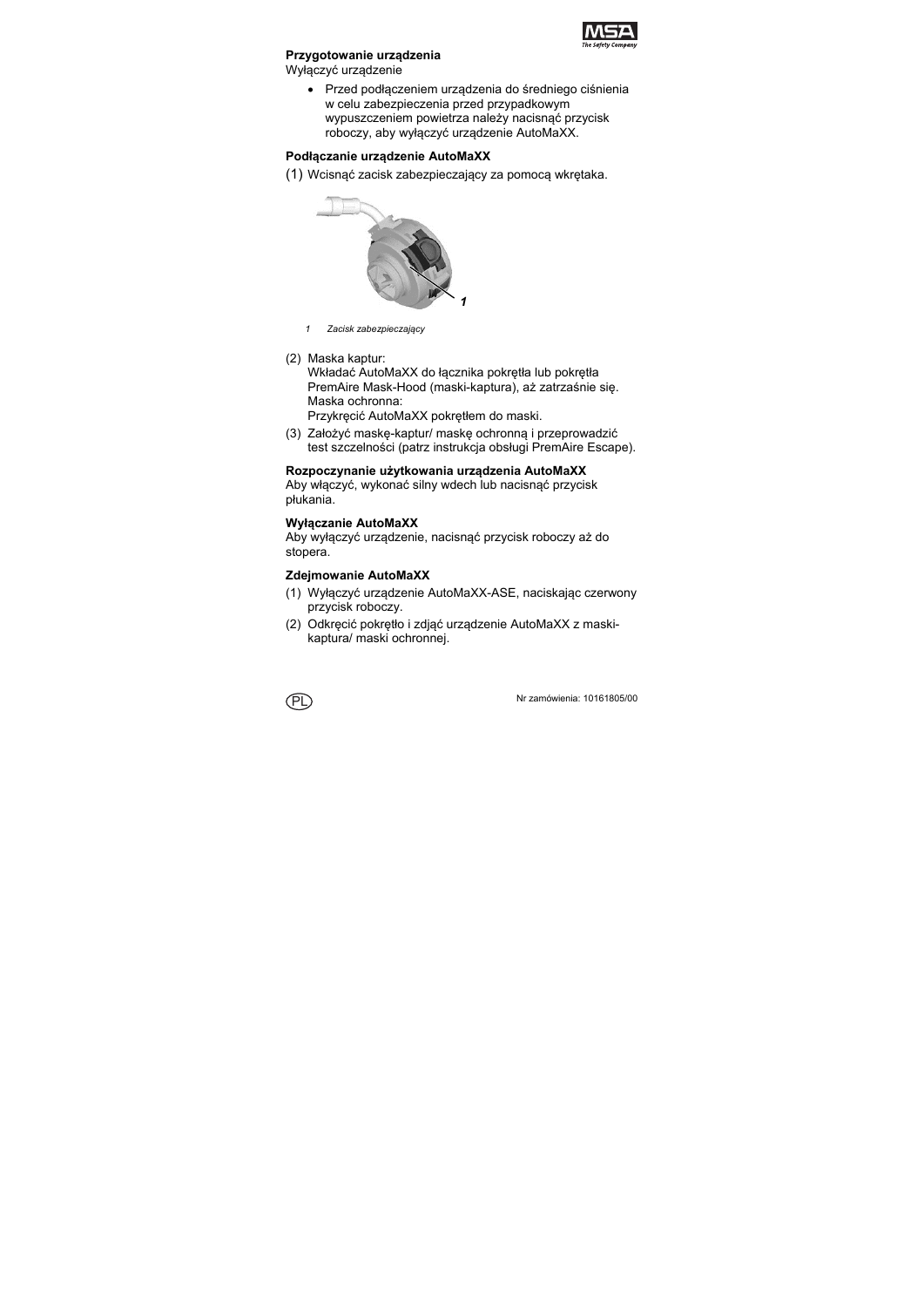

# **Ghid scurt de utilizare Supapă la Cerere pentru Respiraţie Asistată cu Presiune Pozitivă**

# **AutoMaXX - ASE**

Ghidul scurt de utilizare nu înlocuieşte manualul de utilizare. Este imperios necesar ca manualul de utilizare să fie citit şi respectat la utilizarea AutoMaXX. În special instrucțiunile de siguranță, precum și informațiile pentru utilizarea și operarea aparatului, trebuie citite cu atenție și respectate. Manualul de utilizare poate fi, de asemenea, pus la dispozitia dumneavoastră pe suport permanent (hârtie) la cerere.



| 1 | Buton rosu de operare      | 8  | Marcaj: Anul fabricatiei      |
|---|----------------------------|----|-------------------------------|
|   | Carcasă                    | 9  | Buton de evacuare             |
| 3 | Diafragmă                  | 10 | Resortul presiunii pozitive   |
|   | Capac de protectie         | 11 | Con de închidere a diafragmei |
| 5 | Conductă de presiune medie | 12 | Buton negru de operare        |
| 6 | Canelura diafragmei        | 13 | Clemă de asigurare            |
|   | Bifurcatia diafragmei      | 14 | Cârlig detasabil              |

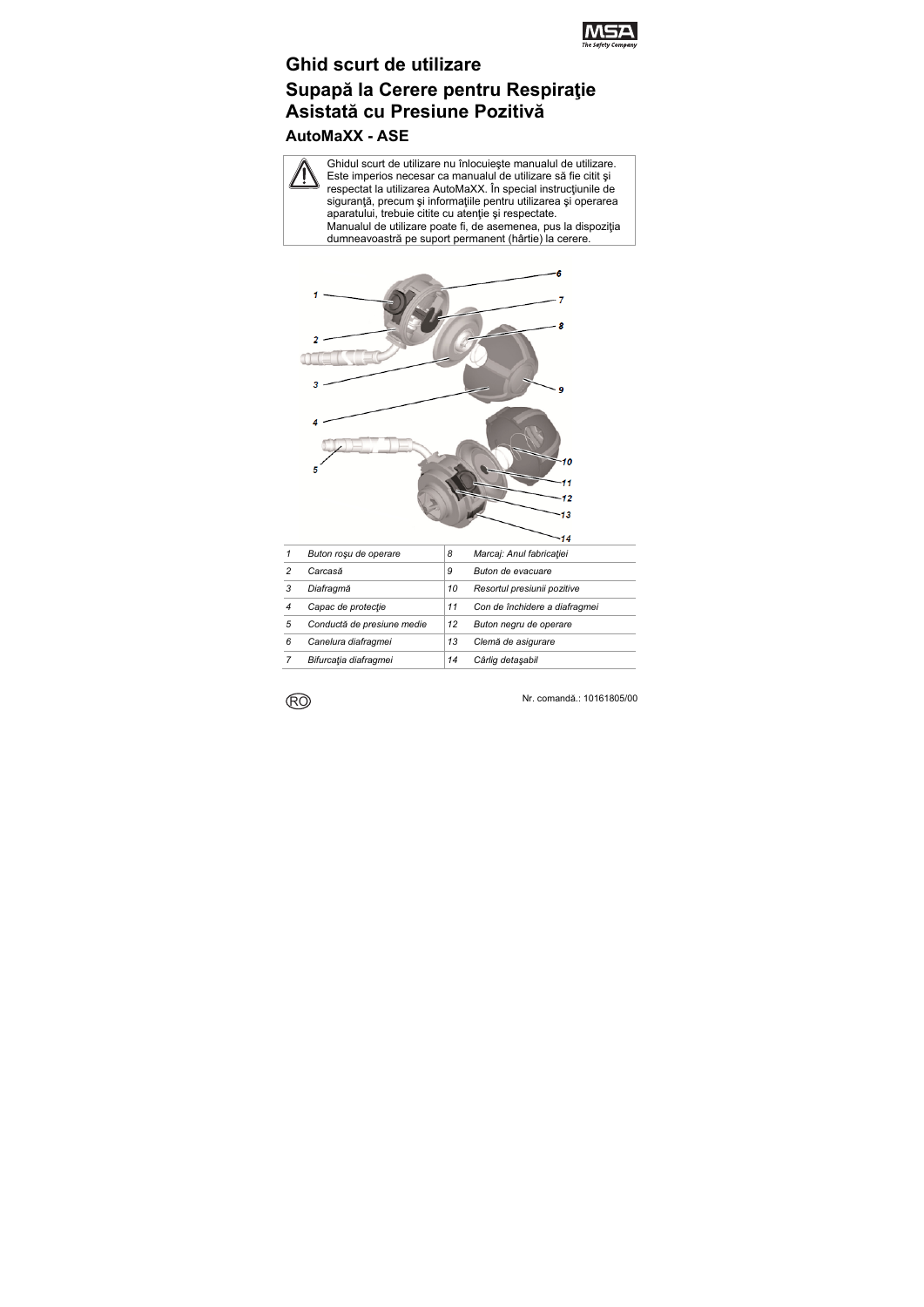

# **Pregătirea dispozitivului**

Oprirea dispozitivului

 Înaintea conectării aparatului la presiune moderată, pentru a evita furnizarea accidentală a aerului, apăsați butonul roşu de operare pentru a închide AutoMaXX.

#### **Conectarea aparatului AutoMaXX**

(1) Apăsaţi în interior clema de asigurare cu o şurubelniţă.



- *1 Clemă de asigurare*
- (2) Cagulă mască:

Introduceţi AutoMaXX în conectorul rotiţei de mână sau rotita de mână a PremAire Mask-Hood până când se fixează perceptibil în poziție.

Mască integrală de față:

Înşurubaţi AutoMaXX cu rotiţa de mână în masca integrală de fată.

(3) Îmbrăcați cagula mască / masca integrală de față și efectuati un test de etansare (consultati manualul de utilizare pentru PremAire Escape.).

#### **Punerea în funcţiune a aparatului AutoMaXX**

Pentru activare, inhalaţi cu putere o dată sau apăsaţi butonul de evacuare.

#### **Oprirea aparatului AutoMaXX**

Pentru oprire, împingeţi butonul de operare până la opritor.

### **Îndepărtarea aparatului AutoMaXX**

- (1) Opriţi aparatul AutoMaXX-ASE prin apăsarea butonului roşu de operare.
- (2) Deşurubaţi rotiţa de mână şi separaţi AutoMaXX de la cagula mască/masca integrală de față.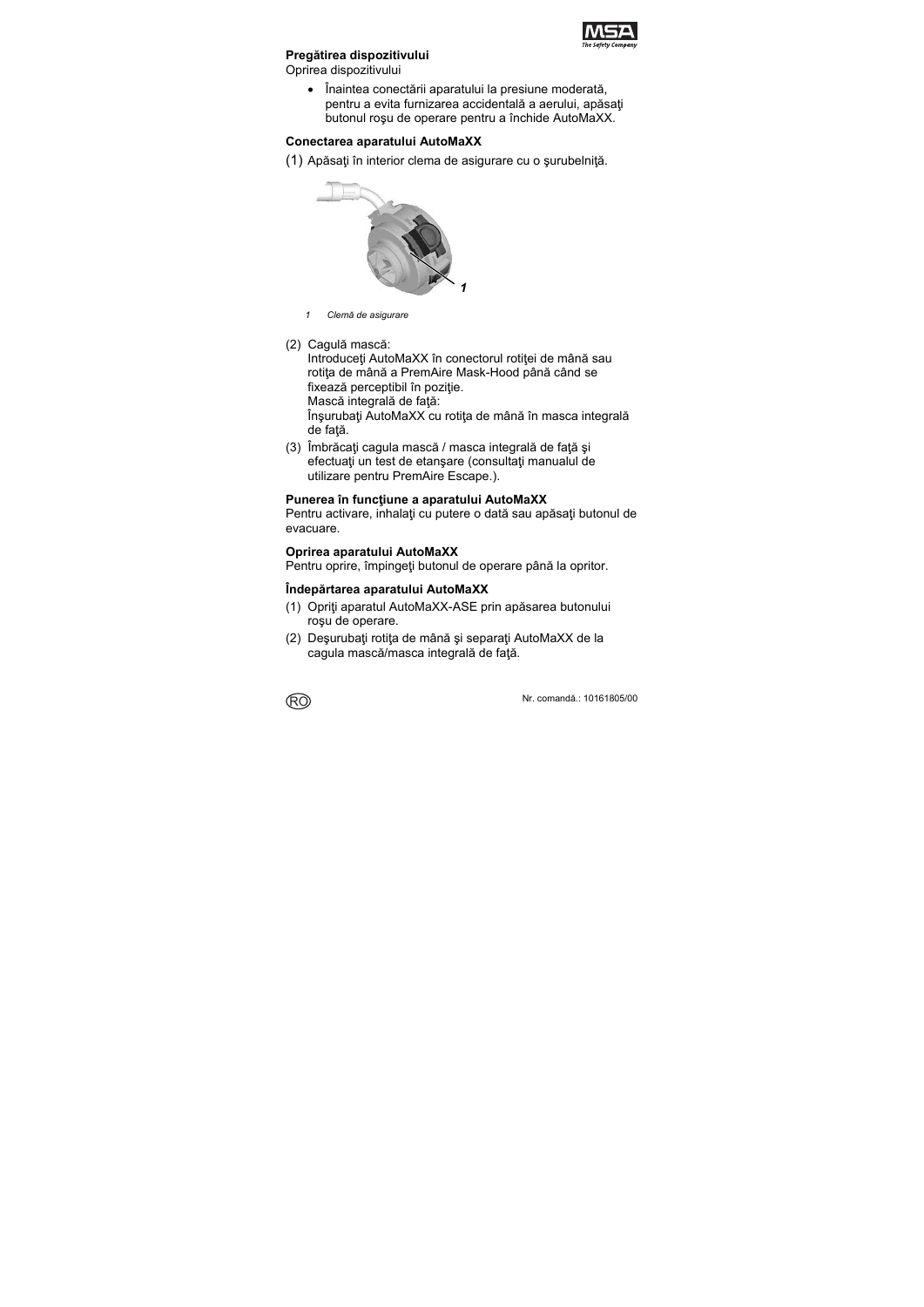

# **Краткое руководство по эксплуатации**

# **Управляемый дыханием клапан избыточного давления AutoMaXX-ASE**

#### Краткое руководство не заменяет руководство по эксплуатации. Перед началом использования прибора AutoMaXX следует обязательно ознакомиться с руководством по эксплуатации и неукоснительно соблюдать приведенные в нем указания. Особое внимание следует обратить на указания по технике безопасности, а также на информацию по использованию и эксплуатации прибора. Руководство по эксплуатации по желанию можно получить в распечатанном виде.



|   | Красная кнопка управления | 8  | Маркировка: год изготовления |
|---|---------------------------|----|------------------------------|
|   | Корпус                    | 9  | Кнопка продувки              |
|   | Мембрана                  | 10 | Пружина избыточного давления |
| 4 | Зашитный колпачок         | 11 | Грибковое крепление мембраны |
| 5 | Шланг среднего давления   | 12 | Черная кнопка управления     |
| 6 | Паз мембраны              | 13 | Предохранительный хомут      |
|   | Вилка мембраны            | 14 | Фиксирующий крючок           |

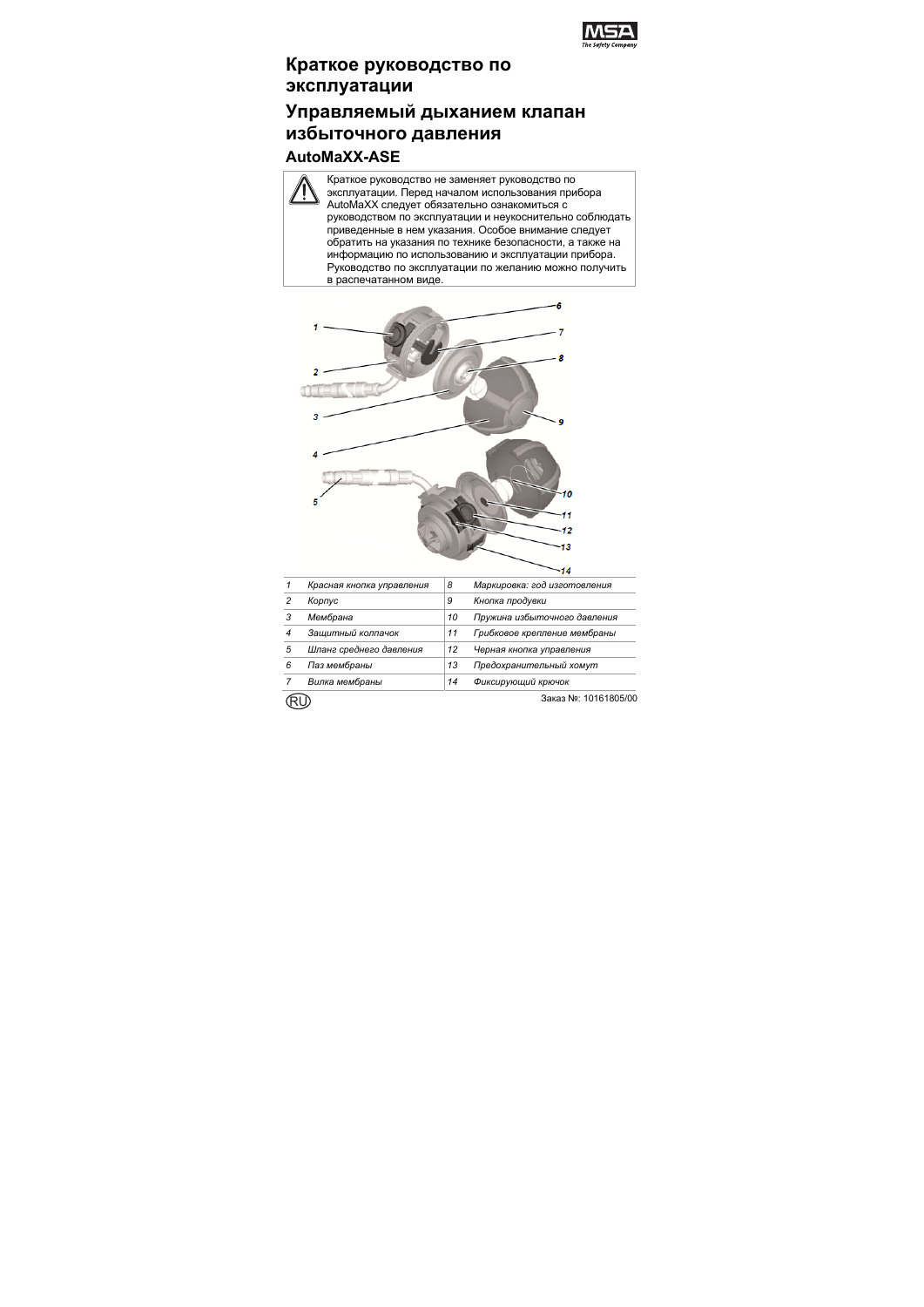

#### **Подготовка прибора к работе**

Выключение прибора

 Прежде чем подсоединять прибор к шлангу среднего давления, во избежание случайной подачи воздуха, нажмите красную кнопку управления для выключения AutoMaXX.

#### **Подсоединение управляемого дыханием клапана AutoMaXX**

(1) С помощью отвертки вдавите предохранительный хомут.



- *1 Предохранительный хомут*
- (2) Маска-капюшон:

вставьте AutoMaXX в соединительный элемент маховичка или маховичок маски-капюшона PremAire до отчетливого щелчка.

Полнолицевая маска:

привинтите AutoMaXX с маховичком к полнолицевой маске.

(3) Наденьте маску-капюшон или полнолицевую маску и выполните проверку герметичности (см. руководство по эксплуатации PremAire Escape).

# **Ввод AutoMaXX в эксплуатацию**

Для запуска сильно вдохните воздух один раз или нажмите кнопку продувки.

#### **Выключение AutoMaXX**

Для выключения управляемого дыханием клапана нажмите кнопку управления до упора.

#### **Снятие прибора AutoMaXX**

- (1) Выключите AutoMaXX-ASE, нажав красную кнопку управления.
- (2) Вывинтите маховичок и отделите AutoMaXX от маскикапюшона или полнолицевой маски.

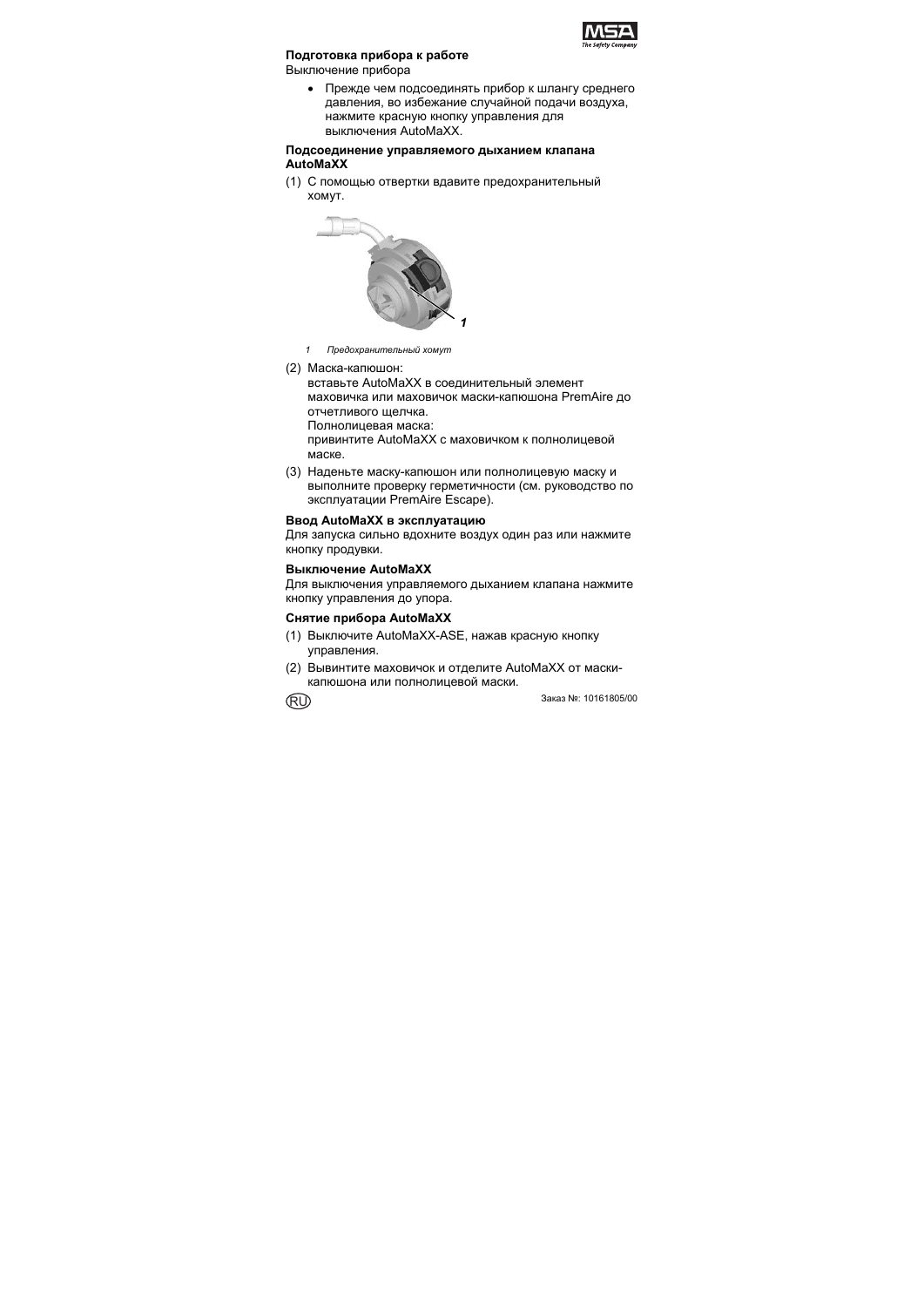

# **Snabbstartsguide Behovsstyrd andningsventil med positivt tryck**

# **AutoMaXX - ASE**

Snabbstartsguiden ersätter inte bruksanvisningen. Bruksanvisningen måste läsas och följas vid användning av AutoMaXX. Det är särskilt viktigt att noggrant läsa och iaktta säkerhetsanvisningarna och informationen om hur apparaten fungerar och skall användas.

En papperskopia av bruksanvisningen kan även erhållas vid förfrågan.



| 1 | Röd användningsknapp | 8  | Märkning: Tillverkningsår |
|---|----------------------|----|---------------------------|
| 2 | Hölie                | 9  | Spolningsknapp            |
| 3 | Membran              | 10 | Övertrycksfjäder          |
|   | Skyddslock           | 11 | Membranhuvud              |
| 5 | Mellantrycksslang    | 12 | Svart användningsknapp    |
| 6 | Membranfog           | 13 | Säkringsklämma            |
|   | Membrangaffel        | 14 | Snäpphake                 |

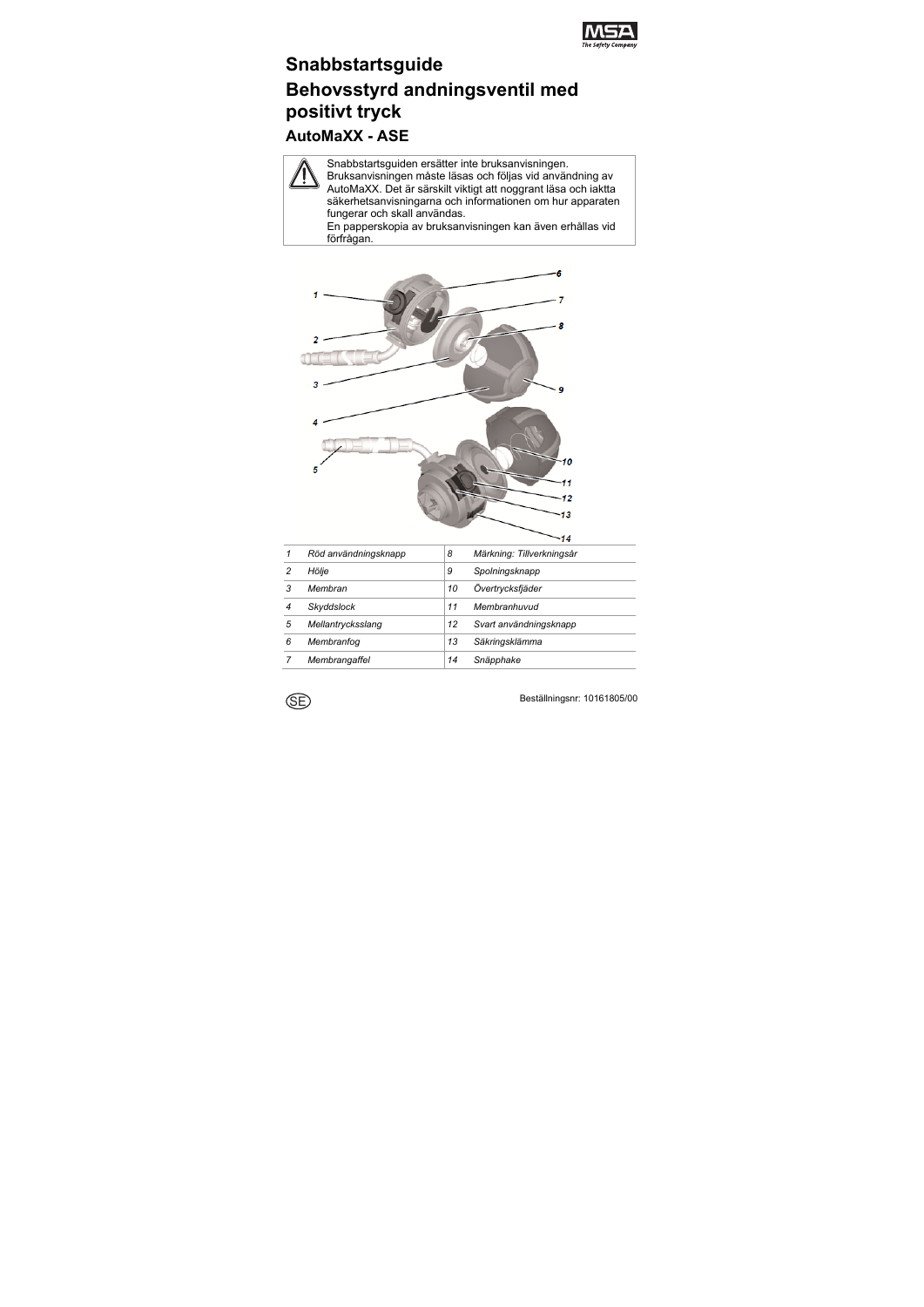

#### **Förbereda enheten**

Stänga av enheten

 Tryck på användningsknappen för att stänga av AutoMaXX innan apparaten ansluts till tryck för att förhindra oavsiktlig luftförbrukning.

## **Ansluta AutoMaXX**

(1) Tryck in säkringsklämman med en skruvmejsel.



- *1 Säkringsklämma*
- (2) Maskhuva:

Sätt i AutoMaXX i rattanslutningen eller ratten till PremAire Mask-Hood tills den tydligt snäpper på plats. Helmask:

Skruva fast AutoMaXX i helmasken med hjälp av ratten.

(3) Ta på mask-huvan/helmasken och utför ett läckagetest (se bruksanvisningen för PremAire Escape).

#### **Ta AutoMaXX i drift**

Andas in kraftigt en gång eller tryck på spolningsknappen för att aktivera.

#### **Stänga av AutoMaXX**

För att stänga av trycker du på användningsknappen tills det tar emot.

#### **Ta av AutoMaXX**

- (1) Stäng av AutoMaXX-ASE genom att trycka på den röda användningsknappen.
- (2) Skruva loss ratten och lossa AutoMaXX från mask-huvan/ helmasken.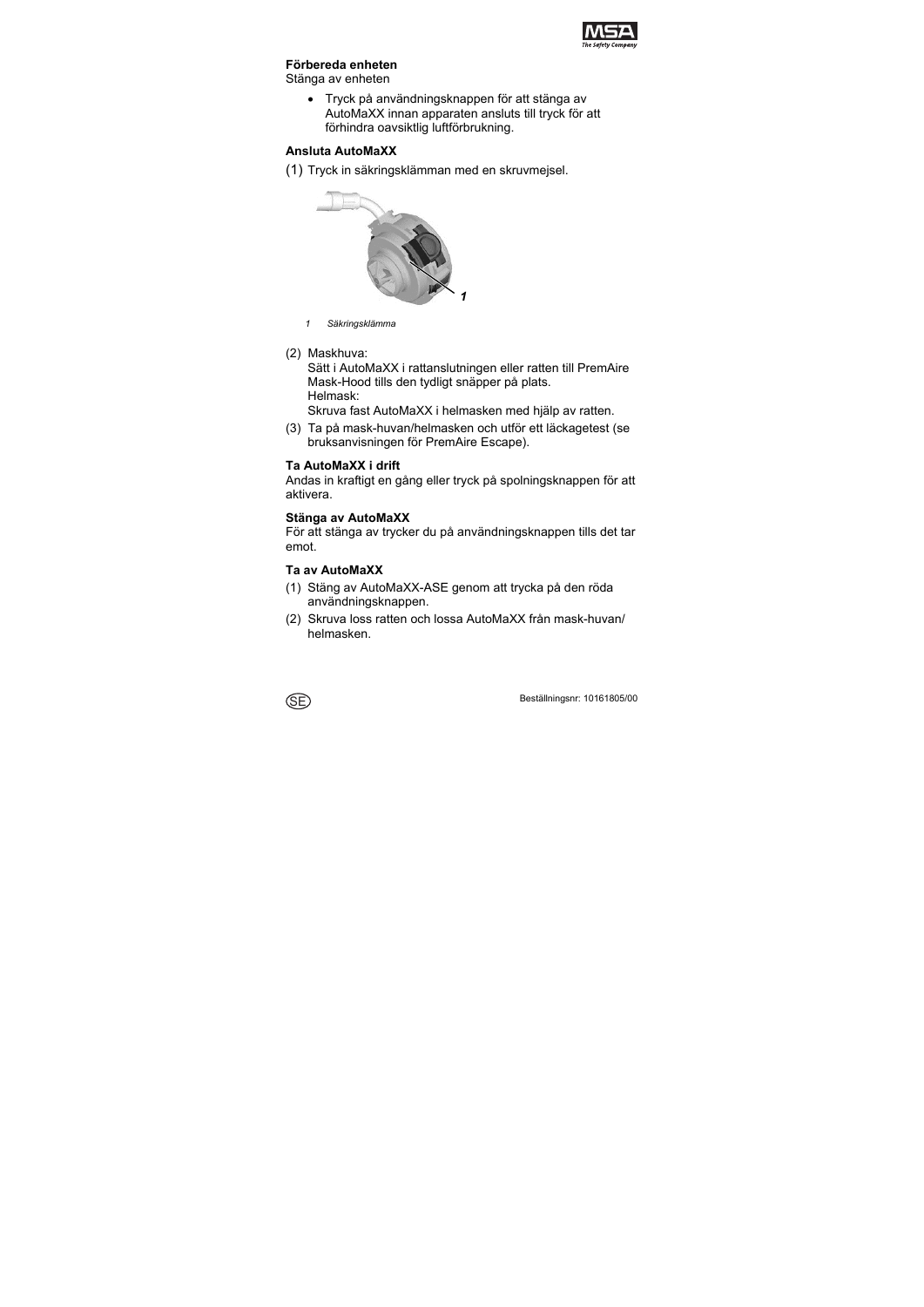

# **Stručná príručka Pretlaková pľúcna automatika AutoMaXX - ASE**

Stručná príručka nenahrádza návod na použitie. Je bezpodmienečne nutné, aby ste si pred používaním prístroja AutoMaXX prečítali tento návod na použitie a dodržiavali ho. Obzvlášť dôležité je dôkladne si prečítať a dodržiavať bezpečnostné pokyny a informácie týkajúce sa použitia a prevádzky prístroja. Návod na použitie je možné dodať na požiadanie aj v tlačenej forme.



|   | Červené ovládacie tlačidlo | 8  | Označenie: Rok výroby     |
|---|----------------------------|----|---------------------------|
|   | Kryt                       | 9  | Tlačidlo preplachovania   |
| 3 | Membrána                   | 10 | Pretlaková pružina        |
|   | Ochranný kryt              | 11 | Hríbik membrány           |
| 5 | Stredotlakové vedenie      | 12 | Čierne ovládacie tlačidlo |
| 6 | Drážka pre membránu        | 13 | Poistná svorka            |
|   | Vidlica pre membránu       | 14 | Zatváracia poistka        |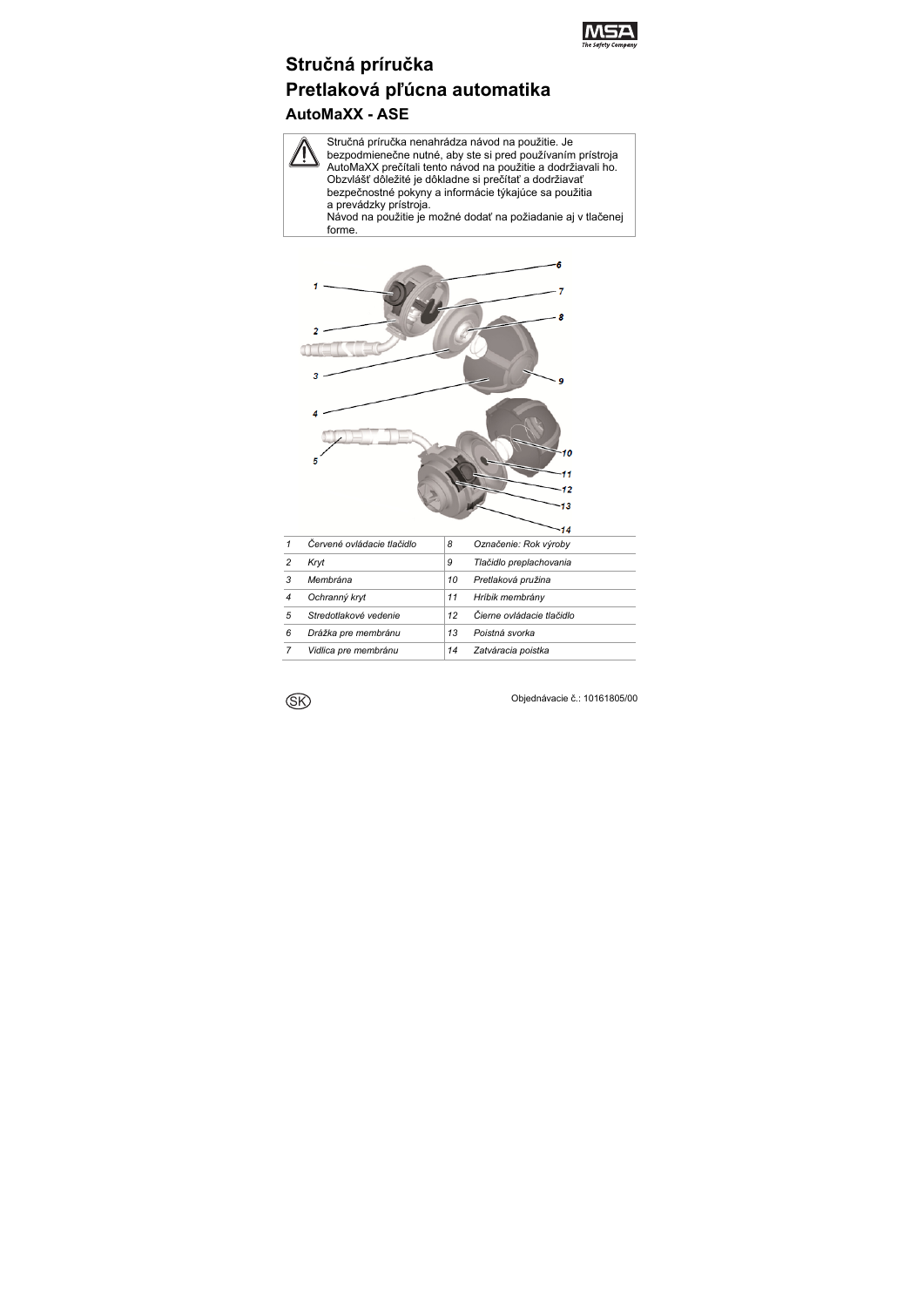

## **Príprava prístroja**

Vypnutie prístroja

 AutoMaXX pred pripojením k strednému tlaku vypnite stlačením ovládacieho tlačidla, aby sa zabránilo nechcenému prívodu vzduchu.

### **Pripojenie prístroja AutoMaXX**

(1) Zatlačte upínaciu svorku pomocou skrutkovača.



- *1 Poistná svorka*
- (2) Maska s kuklou:

Vložte prístroj AutoMaXX do konektora s adaptérom alebo do adaptéra masky s kuklou PremAire, kým zreteľne nezaskočí na svoje miesto.

Celotvárová maska:

Naskrutkujte prístroj AutoMaXX s adaptérom na celotvárovú masku.

(3) Nasaďte si masku s kuklou/celotvárovú masku a vykonajte skúšku tesnosti (pozrite si návod na použitie pre prístroj PremAire Escape).

#### **Uvedenie prístroja AutoMaXX do prevádzky**

Aktivujte pľúcnu automatiku silným nadýchnutím alebo stlačením tlačidla preplachovania.

## **Vypnutie prístroja AutoMaXX**

Na vypnutie prístroja stlačte ovládacie tlačidlo až po zarážku.

### **Odpojenie prístroja AutoMaXX**

- (1) Prístroj AutoMaXX-ASE vypnite stlačením červeného ovládacieho tlačidla.
- (2) Odskrutkujte adaptér a odpojte prístroj AutoMaXX od masky s kuklou/celotvárovej masky.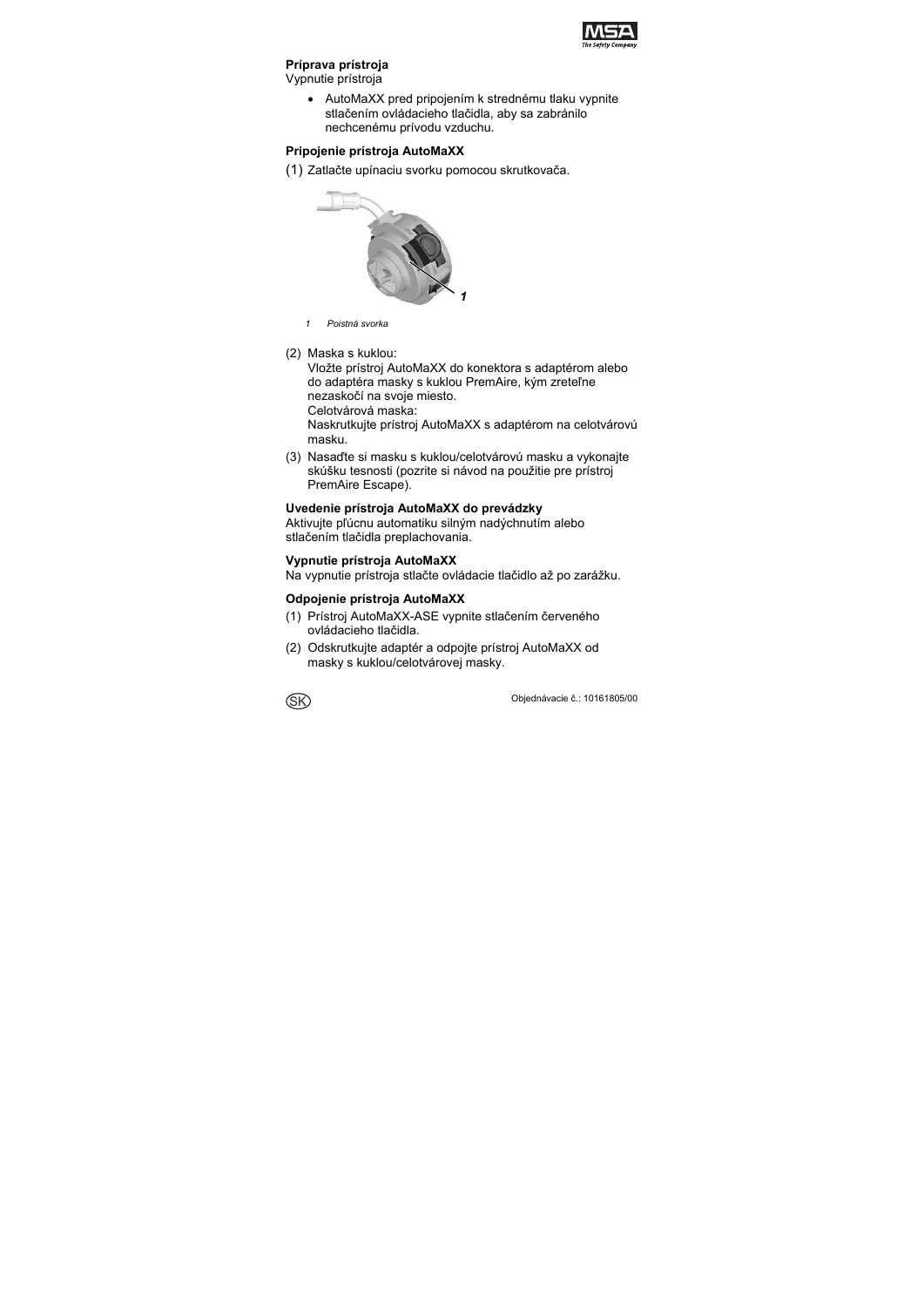

# ค่มือเริ่มต้นใช้งานฉบับย่อ ้ วาล์วความต้องการที่ควบคมแรงดันบวกจากปอด

# **AutoMaXX - ASE**

คู่มือเริ่มต้นใช้งานฉบับย่อนี้ไม่ใช่ฉบับใช้แทนคู่มือการใช้งาน ่ เป็นข้อกำหนดที่สำคัญว่า จะต้องอ่านคู่มือการใช้งานและดู เมื่อใช้งาน ฉwwwxx และจะต้องอ่านคำแนะนำด้านความปล ้ อดภัยและข้อมูลเกี่ยวกับการใช้และการใช้งานอุปกรณ์อย่างละเ ้อียดกี่ถ้วนและอ้างอิงตลอดเวลาที่ใช้งาน ี สามารถขอรับคู่มือการใช้งานฉบับพิมพ์ใด้หากต้องการ

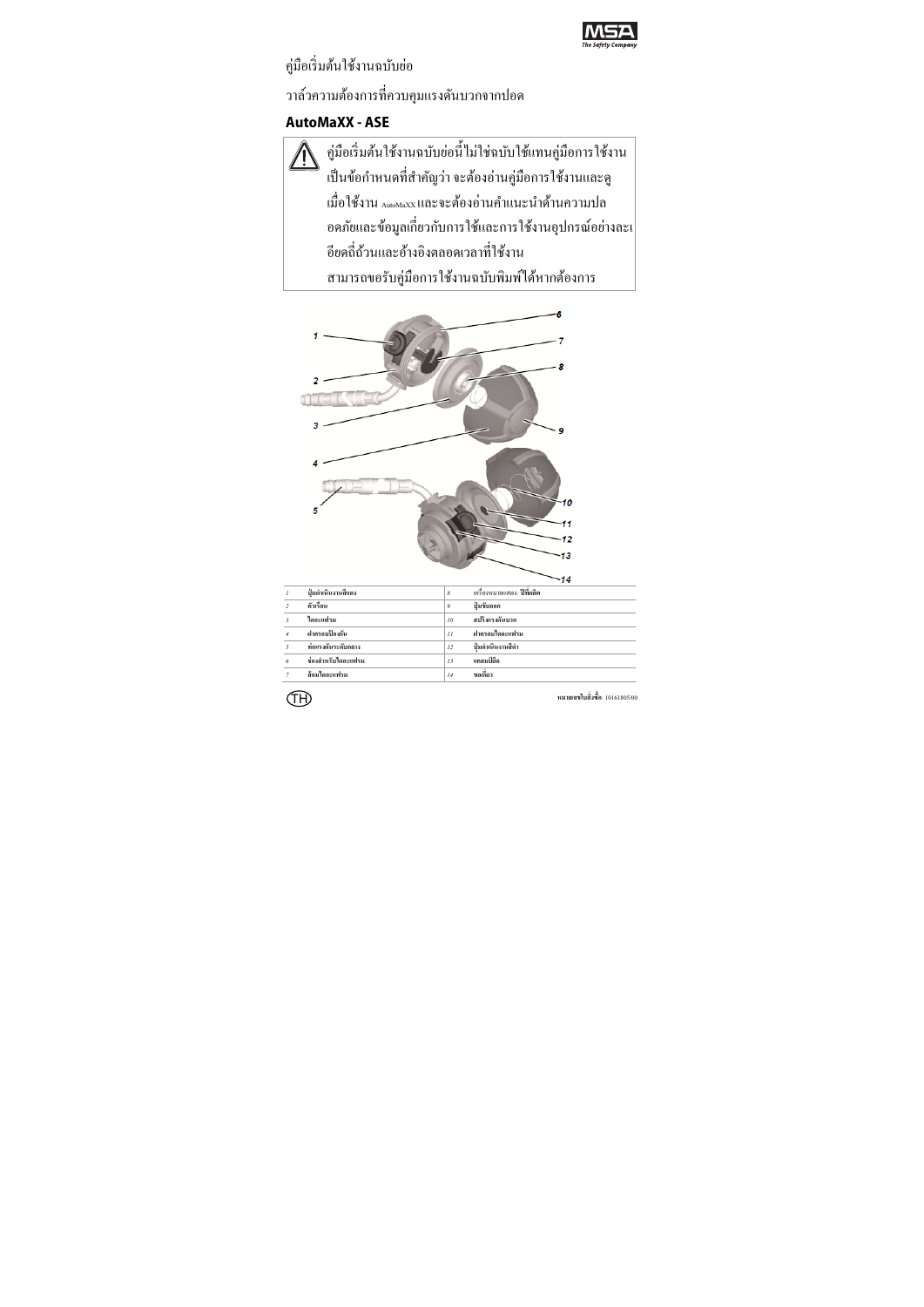

#### **การเตรียมอุปกรณ์ การปิดสวตชิ ์อุปกรณ์**

 **เพอปื่ ้องกนอั ุบัติเหตุจากการจ่ายอากาศ ให้กดปุ่มดําเนินงานเพอปื่ ิดสวตชิ ์**AutoMaXX **ก่อนทาการเช ํ ื่อมต่ออุปกรณ์เข้ากบแรงด ั ันระดับกลาง**

#### **การเชื่อมต่อเข้ากบั AutoMaXX**

(1) **กดแคลมป์ยดดึ ้วยไขควง**



```
1 แคลมป์ยดึ
```
(2) **หมวกพร้อมหน้ากาก**:

**ใส่** AutoMaXX **เข้าไปในตัวเชื่อมต่อวงล้อมือหมุน หรือ**วงลอม้ ือหมุนของ PremAire Mask-Hood (หมวกพร้อมหนากาก ้ ) **จนกระทงเขั่ ้าทพอด ี่ ี**

**หน้ากากครอบเต็มหน้า**:

**ขันสกรูยดึ** AutoMaXX **เข้ากบวงล ั ้อมือหมุนภายในหน้ากากครอบเต็มหน้า**

(3) **สวมใส่หมวกพร้อมหน้ากาก**/**หน้ากากครอบเต็มหน้าและทาการทดสอบหารอยร ํ ั่ว**

(**ดูคู่มือการใช้งานสําหรับ** PremAire Escape)

#### **การเริ่มใช้งาน AutoMaXX**

**ในการเปิดใช้งาน ให้หายใจเข้าอย่างเต็มทหนี่ ึ่งคร้ัง หรือกดปุ่มขับออก**

#### **การปิดสวตชิ ์ AutoMaXX**

**ในการปิดสวตชิ ์ให้ดันปุ่มดําเนินงานจนถึงตัวหยุด**

#### **การถอด AutoMaXX ออก**

- (1) **ปิดสวตชิ ์**AutoMaXX-ASE **โดยกดป่มดุ ําเนินงานสีแดง**
- (2) **คลายสกรูวงล้อมือหมุนและแยก** AutoMaXX **ออกจากหมวกพร้อมหน้ากาก**/**หน้ากากครอบเต็มหน้า**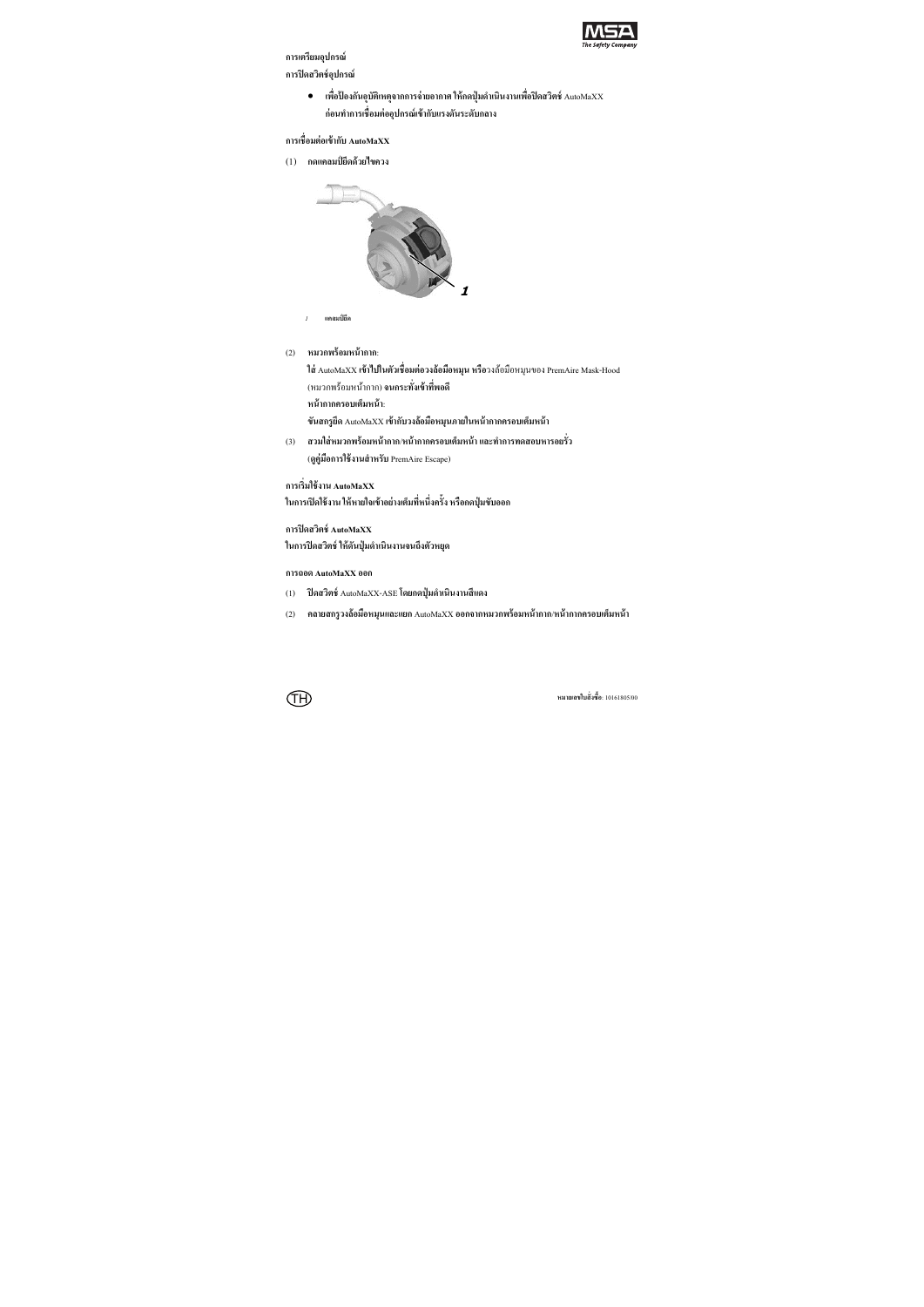

# **Kolay Kullanım Talimatı Pozitif Basınçlı Akciğere Dayalı Hava Valfi AutoMaXX - ASE**

Kolay kullanım talimatı, kullanım kılavuzunun yerine geçemez. AutoMaXX kullanımı esnasında kullanım kılavuzunun okunması ve gözden geçirilmesi zorunludur. Özellikle, cihazın kullanımı ve işletimi ile ilgili bilgilerin yanında, emniyet talimatları da dikkatlice okunmalı ve uygulanmalıdır.

Kullanım kılavuzu talep üzerine basılı olarak da sağlanabilir.



| 1 | Kırmızı çalıştırma düğmesi | 8  | İşaret: İmalat yılı      |
|---|----------------------------|----|--------------------------|
| 2 | Muhafaza                   | 9  | Tahliye butonu           |
| 3 | Diyafram                   | 10 | Pozitif basınç yayı      |
| 4 | Koruyucu başlık            | 11 | Diyafram mantarı         |
| 5 | Orta basınç hattı          | 12 | Siyah çalıştırma düğmesi |
| 6 | Diyafram yivleri           | 13 | Emniyet kelepçesi        |
|   | Diyafram çatalı            | 14 | Takma kancası            |